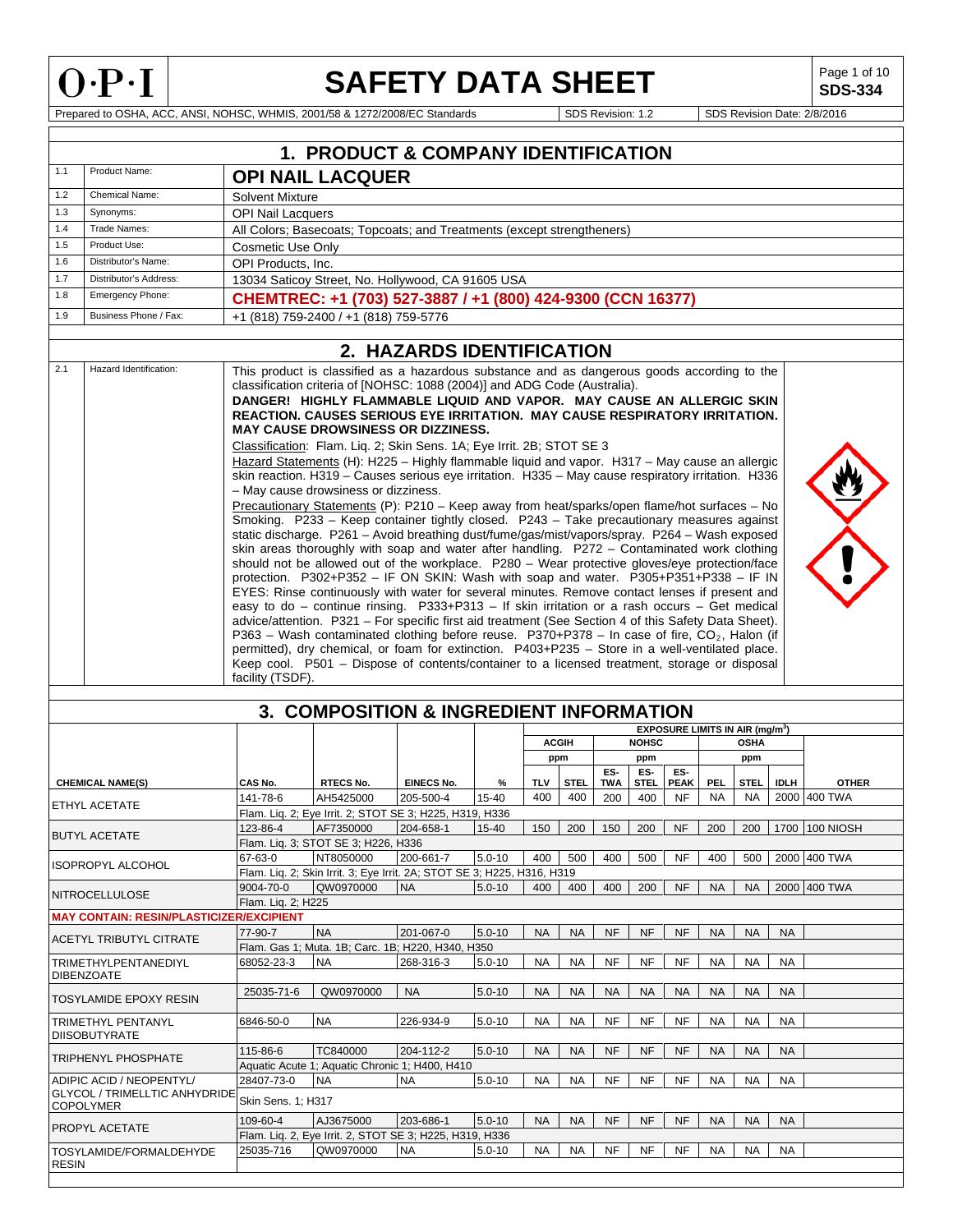

**SDS-334**

|                                                 |                              | Prepared to OSHA, ACC, ANSI, NOHSC, WHMIS, 2001/58 & 1272/2008/EC Standards                                       |                   |             |            |                | SDS Revision: 1.2 |                    |                    |            |                                                  | SDS Revision Date: 2/8/2016 |                  |  |  |
|-------------------------------------------------|------------------------------|-------------------------------------------------------------------------------------------------------------------|-------------------|-------------|------------|----------------|-------------------|--------------------|--------------------|------------|--------------------------------------------------|-----------------------------|------------------|--|--|
|                                                 |                              | 3. COMPOSITION & INGREDIENT INFORMATION - cont'd                                                                  |                   |             |            |                |                   |                    |                    |            |                                                  |                             |                  |  |  |
|                                                 |                              |                                                                                                                   |                   |             |            |                |                   |                    |                    |            | <b>EXPOSURE LIMITS IN AIR (mg/m<sup>3</sup>)</b> |                             |                  |  |  |
|                                                 |                              |                                                                                                                   |                   |             |            | <b>ACGIH</b>   |                   | <b>NOHSC</b>       |                    |            | <b>OSHA</b>                                      |                             |                  |  |  |
|                                                 |                              |                                                                                                                   |                   |             |            | ppm            |                   | ppm                |                    |            | ppm                                              |                             |                  |  |  |
| <b>CHEMICAL NAME(S)</b>                         | CAS No.                      | <b>RTECS No.</b>                                                                                                  | <b>EINECS No.</b> | %           | <b>TLV</b> | <b>STEL</b>    | ES-<br><b>TWA</b> | ES-<br><b>STEL</b> | ES-<br><b>PEAK</b> | <b>PEL</b> | <b>STEL</b>                                      | <b>IDLH</b>                 | <b>OTHER</b>     |  |  |
| <b>MAY CONTAIN: RESIN/PLASTICIZER/EXCIPIENT</b> |                              |                                                                                                                   |                   |             |            |                |                   |                    |                    |            |                                                  |                             |                  |  |  |
| ETHYL TOSYLAMIDE                                | 1077-56-1                    | <b>NA</b>                                                                                                         | 214-073-3         | $5.0 - 10$  | <b>NA</b>  | <b>NA</b>      | <b>NF</b>         | <b>NF</b>          | <b>NF</b>          | <b>NA</b>  | <b>NA</b>                                        | <b>NA</b>                   |                  |  |  |
|                                                 |                              |                                                                                                                   |                   |             |            |                |                   |                    |                    |            |                                                  |                             |                  |  |  |
| N-BUTYL ALCOHOL                                 | $71-36-3$                    | EO1400000                                                                                                         | 200-751-6         | $5.0 - 10$  | <b>NA</b>  | 50             | 50                | 152                | 50                 | 100        | <b>NA</b>                                        | 1400                        |                  |  |  |
|                                                 | 64-17-5                      | Flam. Liq. 3; Acute Tox. 4; Skin Irrit. 2; Eye Dam. 1; STOT SE 3; H226, H302, H315, H318, H335, H336<br>KQ6300000 | 200-578-6         | $5.0 - 10$  | 1000       | 1900           | 1880              | <b>NF</b>          | <b>NF</b>          | 1000       | 1900                                             | 3300                        |                  |  |  |
| ETHANOL (SB ALCOHOL 40-B)                       | Flam. Lig. 2; H225           |                                                                                                                   |                   |             |            |                |                   |                    |                    |            |                                                  |                             |                  |  |  |
| SUCROSE ACETATE                                 | 126-13-6                     | WN6550000                                                                                                         | 204-771-6         | $5.0 - 10$  | <b>NA</b>  | <b>NA</b>      | <b>NF</b>         | <b>NF</b>          | <b>NF</b>          | <b>NA</b>  | <b>NA</b>                                        | <b>NA</b>                   |                  |  |  |
| <b>ISOBUTYRATE</b>                              |                              |                                                                                                                   |                   |             |            |                |                   |                    |                    |            |                                                  |                             |                  |  |  |
| <b>HEPTANE</b>                                  | 142-82-5                     | MI7700000                                                                                                         | 205-563-8         | $5.0 - 10$  | 400        | 500            | 400               | 1640               | NF                 | 500        | <b>NA</b>                                        | 750                         |                  |  |  |
|                                                 |                              | Flam. Lig. 2; Skin Irrit. 2; STOT-SE 3; Asp. 1; Aquatic Acute 1; Aquatic Chronic 2; H225, H304, H315, H336, H410  |                   |             |            |                |                   |                    |                    |            |                                                  |                             |                  |  |  |
| CELLULOSE ACETATE BUTYRATE                      | 9004-36-8                    | <b>NA</b>                                                                                                         | <b>NA</b>         | $5.0 - 10$  | <b>NA</b>  | <b>NA</b>      | <b>NF</b>         | <b>NF</b>          | <b>NF</b>          | <b>NA</b>  | <b>NA</b>                                        | <b>NA</b>                   |                  |  |  |
| ADIPIC ACID/ISOPHTHALIC                         | 25950-34-9                   | <b>NA</b>                                                                                                         | <b>NA</b>         | $5.0 - 10$  | <b>NA</b>  | <b>NA</b>      | <b>NF</b>         | NF                 | NF                 | <b>NA</b>  | <b>NA</b>                                        | <b>NA</b>                   |                  |  |  |
| ACID/NEOPENTYL                                  |                              |                                                                                                                   |                   |             |            |                |                   |                    |                    |            |                                                  |                             |                  |  |  |
| GLYCOL/TRIMETHYLOL PROPANE                      |                              |                                                                                                                   |                   |             |            |                |                   |                    |                    |            |                                                  |                             |                  |  |  |
| <b>COPOLYMER</b><br><b>PHTHALIC</b>             | <b>NA</b>                    | <b>NA</b>                                                                                                         | <b>NA</b>         | $5.0 - 10$  | <b>NA</b>  | <b>NA</b>      | <b>NF</b>         | <b>NF</b>          | <b>NF</b>          | <b>NA</b>  | <b>NA</b>                                        | <b>NA</b>                   |                  |  |  |
| ANHYDRIDE/TRIMELLITIC                           |                              |                                                                                                                   |                   |             |            |                |                   |                    |                    |            |                                                  |                             |                  |  |  |
| ANHYDRIDE/GLYCOLS                               |                              |                                                                                                                   |                   |             |            |                |                   |                    |                    |            |                                                  |                             |                  |  |  |
| <b>COPOLYMER</b>                                | 76-22-22                     | EX1225000                                                                                                         | 200-945-0         | $0.0 - 3.0$ | 2          | $\overline{4}$ | 2                 | 12                 | <b>NF</b>          |            |                                                  |                             |                  |  |  |
| <b>CAMPHOR</b>                                  |                              | Flam. Sol. 2; Acute Tox. 4; Skin Irrit. 2; Eye Irrit. 2A; STOT SE 3; H228, H302, H315, H319, H335                 |                   |             |            |                |                   |                    |                    | <b>NA</b>  | <b>NA</b>                                        | 200                         |                  |  |  |
| DI-HEMA TRIMETHYLHEXYL                          | 41137-60-4                   | <b>NA</b>                                                                                                         | 276-957-5         | $0.0 - 1.0$ | <b>NA</b>  | <b>NA</b>      | <b>NF</b>         | <b>NF</b>          | <b>NF</b>          | <b>NA</b>  | <b>NA</b>                                        | <b>NA</b>                   |                  |  |  |
| <b>DICARBAMATE</b>                              |                              |                                                                                                                   |                   |             |            |                |                   |                    |                    |            |                                                  |                             |                  |  |  |
| ETHYL TRIMETHYLBENZOYL                          | <b>NA</b>                    | <b>NA</b>                                                                                                         | <b>NA</b>         | $0.0 - 1.0$ | <b>NA</b>  | <b>NA</b>      | <b>NF</b>         | NF                 | NF                 | <b>NA</b>  | <b>NA</b>                                        | <b>NA</b>                   |                  |  |  |
| PHENYLPHOSPHINATE                               |                              |                                                                                                                   |                   |             |            |                |                   |                    |                    |            |                                                  |                             |                  |  |  |
| <b>MAY CONTAIN: COLOR / SHIMMER / GLITTER</b>   |                              |                                                                                                                   |                   |             |            |                |                   |                    |                    |            |                                                  |                             |                  |  |  |
| CI 77891 (TITANIUM DIOXIDE)                     | 13463-67-7                   | XR2275000                                                                                                         | 236-675-5         | $0.0 - 1.0$ | <b>NA</b>  | <b>NA</b>      | <b>NF</b>         | <b>NF</b>          | NF                 | <b>NA</b>  | <b>NA</b>                                        | <b>NA</b>                   |                  |  |  |
|                                                 | 1934-21-0                    | CB7700000                                                                                                         | 201-353-5         | $0.0 - 1.0$ | <b>NA</b>  | <b>NA</b>      | <b>NF</b>         | <b>NF</b>          | <b>NF</b>          | <b>NA</b>  | <b>NA</b>                                        | <b>NA</b>                   |                  |  |  |
| CI 19140 (YELLOW 5)                             |                              |                                                                                                                   |                   |             |            |                |                   |                    |                    |            |                                                  |                             |                  |  |  |
|                                                 | 7727-43-7                    | CR0600000                                                                                                         | 231-784-4         | $0.0 - 1.0$ | <b>NA</b>  | <b>NA</b>      | NF                | <b>NF</b>          | NF                 | <b>NA</b>  | <b>NA</b>                                        | <b>NA</b>                   |                  |  |  |
| CI 77120 (BARIUM SULFATE)                       |                              |                                                                                                                   |                   |             |            |                |                   |                    |                    |            |                                                  |                             |                  |  |  |
| CI 15850 (RED 6)                                | 5858-81-1                    | <b>NA</b>                                                                                                         | 215-111-1         | $0.0 - 1.0$ | <b>NA</b>  | <b>NA</b>      | <b>NF</b>         | <b>NF</b>          | <b>NF</b>          | <b>NA</b>  | <b>NA</b>                                        | <b>NA</b>                   |                  |  |  |
|                                                 |                              |                                                                                                                   |                   |             |            |                |                   |                    |                    |            |                                                  |                             |                  |  |  |
| <b>MICA</b>                                     | 12001-26-2                   | VV8760000                                                                                                         | 310-127-6         | $0.0 - 1.0$ | <b>NA</b>  | <b>NA</b>      | (2.5)             | NF                 | $\sf{NF}$          | 30         | <b>NA</b>                                        | <b>NA</b>                   | <b>RESP FRAC</b> |  |  |
|                                                 | 5281-04-9                    | UQ6400000                                                                                                         | 217-699-5         | $0.0 - 1.0$ | <b>NA</b>  | <b>NA</b>      | <b>NF</b>         | <b>NF</b>          | <b>NF</b>          | <b>NA</b>  | <b>NA</b>                                        | <b>NA</b>                   |                  |  |  |
| CI 15850 (RED 7)                                |                              |                                                                                                                   |                   |             |            |                |                   |                    |                    |            |                                                  |                             |                  |  |  |
| CI 77491 (IRON OXIDES)                          | 1309-37-1                    | UD3422500                                                                                                         | 248-666-3         | $0.0 - 1.0$ | <b>NA</b>  | <b>NA</b>      | <b>NF</b>         | <b>NF</b>          | <b>NF</b>          | NA         | NA                                               | <b>NA</b>                   |                  |  |  |
|                                                 |                              |                                                                                                                   |                   |             |            |                |                   |                    |                    |            |                                                  |                             |                  |  |  |
| CI 77499 (IRON OXIDES)                          | 1309-37-9                    | <b>NA</b>                                                                                                         | 231-791-2         | $0.0 - 1.0$ | <b>NE</b>  | <b>NE</b>      | <b>NF</b>         | <b>NF</b>          | <b>NF</b>          | <b>NE</b>  | <b>NE</b>                                        | <b>NE</b>                   |                  |  |  |
|                                                 | 14038-43-5                   | <b>NA</b>                                                                                                         | 215-277-5         | $0.0 - 1.0$ |            | <b>NA</b>      | <b>NF</b>         | <b>NF</b>          | <b>NF</b>          |            |                                                  | <b>NA</b>                   |                  |  |  |
| CI 77510 (FERRIC<br>FERROCYANIDE)               |                              |                                                                                                                   |                   |             | <b>NA</b>  |                |                   |                    |                    | <b>NA</b>  | <b>NA</b>                                        |                             |                  |  |  |
|                                                 | 63148-65-2                   | TR49550000                                                                                                        | <b>NA</b>         | $0.0 - 1.0$ | <b>NA</b>  | <b>NA</b>      | <b>NF</b>         | <b>NF</b>          | <b>NF</b>          | <b>NA</b>  | <b>NA</b>                                        | <b>NA</b>                   |                  |  |  |
| POLYVINYL BUTYRAL                               |                              |                                                                                                                   |                   |             |            |                |                   |                    |                    |            |                                                  |                             |                  |  |  |
| STYRENE / ACRYLATES                             | 25133-97-5                   | <b>NA</b>                                                                                                         | <b>NA</b>         | $0.0 - 1.0$ | <b>NA</b>  | <b>NA</b>      | <b>NF</b>         | NF                 | NF                 | <b>NA</b>  | <b>NA</b>                                        | <b>NA</b>                   |                  |  |  |
| <b>COPOLYMER</b>                                |                              | Skin Irrit. 2; Eye Irrit. 2; Aq. Chronic4; H315, H319, H413                                                       |                   |             |            |                |                   |                    |                    |            |                                                  |                             |                  |  |  |
| TIN OXIDE                                       | 18282-10-5                   | XQ400000                                                                                                          | 242-159-0         | $0.0 - 1.0$ | <b>NA</b>  | <b>NA</b>      | <b>NF</b>         | <b>NF</b>          | <b>NF</b>          | <b>NA</b>  | <b>NA</b>                                        | <b>NA</b>                   |                  |  |  |
|                                                 | STOT SE 3; H335<br>6417-83-0 | <b>NA</b>                                                                                                         | 229-142-3         | $0.0 - 1.0$ | <b>NA</b>  | <b>NA</b>      | NF                | <b>NF</b>          | <b>NF</b>          | <b>NA</b>  | <b>NA</b>                                        | <b>NA</b>                   |                  |  |  |
| CI 15880 (RED 34)                               |                              |                                                                                                                   |                   |             |            |                |                   |                    |                    |            |                                                  |                             |                  |  |  |
|                                                 | 1333-86-4                    | FF5800000                                                                                                         | 215-609-9         | $0.0 - 1.0$ | 3.5        | <b>NA</b>      | 3                 | <b>NF</b>          | <b>NF</b>          | 3.5        | <b>NA</b>                                        | <b>NA</b>                   |                  |  |  |
| CI 77266 (BLACK 2)                              |                              |                                                                                                                   |                   |             |            |                |                   |                    |                    |            |                                                  |                             |                  |  |  |
| CI 77000 (ALUMINUM POWDER)                      | 7429-90-5                    | CR0600000                                                                                                         | 231-784-4         | $0.0 - 1.0$ | <b>NA</b>  | <b>NA</b>      | <b>NF</b>         | <b>NF</b>          | <b>NF</b>          | <b>NA</b>  | <b>NA</b>                                        | <b>NA</b>                   |                  |  |  |
|                                                 |                              |                                                                                                                   |                   |             |            |                |                   |                    |                    |            |                                                  |                             |                  |  |  |
| POLYETHYLENE TEREPHTHALATE                      | 25038-59-9                   | <b>NA</b>                                                                                                         | <b>NA</b>         | $0.0 - 1.0$ | <b>NA</b>  | <b>NA</b>      | <b>NF</b>         | <b>NF</b>          | <b>NF</b>          | <b>NA</b>  | <b>NA</b>                                        | <b>NA</b>                   |                  |  |  |
|                                                 | 25133-97-5                   | <b>NA</b>                                                                                                         | <b>NA</b>         | $0.0 - 1.0$ | <b>NA</b>  | <b>NA</b>      | NF                | NF                 | <b>NF</b>          | <b>NA</b>  | <b>NA</b>                                        | <b>NA</b>                   |                  |  |  |
| <b>ACRYLATES COPOLYMER</b>                      |                              |                                                                                                                   |                   |             |            |                |                   |                    |                    |            |                                                  |                             |                  |  |  |
| CI 60725 (VIOLET 2)                             | $81 - 48 - 1$                | CB7700000                                                                                                         | 201-353-5         | $0.0 - 1.0$ | <b>NA</b>  | <b>NA</b>      | <b>NF</b>         | <b>NF</b>          | <b>NF</b>          | <b>NA</b>  | <b>NA</b>                                        | <b>NA</b>                   |                  |  |  |
|                                                 |                              |                                                                                                                   |                   |             |            |                |                   |                    |                    |            |                                                  |                             |                  |  |  |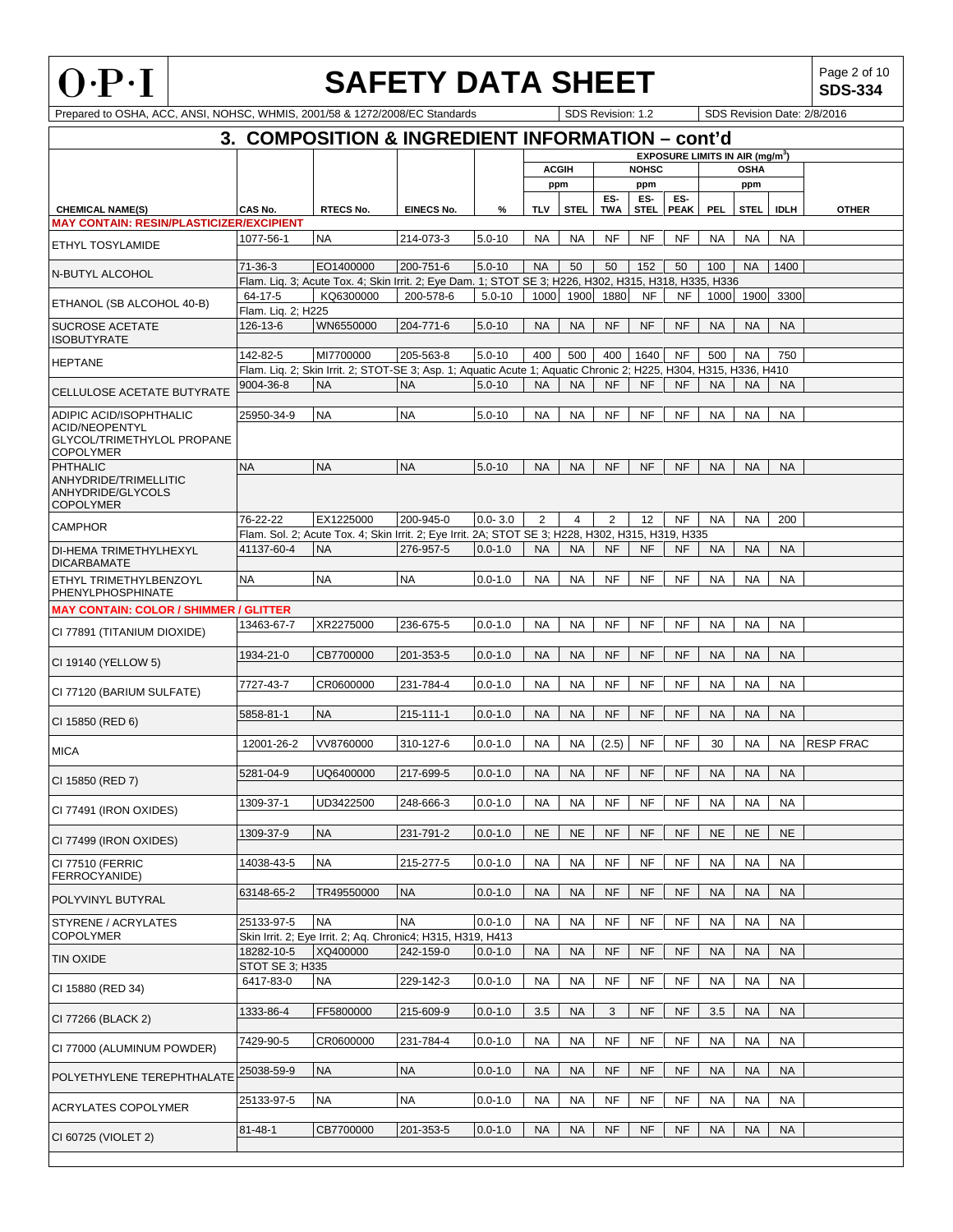

Г

# **SAFETY DATA SHEET**<br>1/5B & 1272/2008/EC Standards<br>1/5DS Revision: 1.2 SDS Revision Date: 2/8/2016

**SDS-334**

|                                               |                     | 3. COMPOSITION & INGREDIENT INFORMATION - cont'd                         |                   |             |              |           |           |              |           |                                             |             |           |              |
|-----------------------------------------------|---------------------|--------------------------------------------------------------------------|-------------------|-------------|--------------|-----------|-----------|--------------|-----------|---------------------------------------------|-------------|-----------|--------------|
|                                               |                     |                                                                          |                   |             |              |           |           |              |           | EXPOSURE LIMITS IN AIR (mg/m <sup>3</sup> ) |             |           |              |
|                                               |                     |                                                                          |                   |             | <b>ACGIH</b> |           |           | <b>NOHSC</b> |           |                                             | <b>OSHA</b> |           |              |
| <b>CHEMICAL NAME(S)</b>                       | CAS No.             | <b>RTECS No.</b>                                                         | <b>EINECS No.</b> | $\%$        | ppm          |           |           | ppm          |           |                                             | ppm         |           | <b>OTHER</b> |
| <b>MAY CONTAIN: COLOR / SHIMMER / GLITTER</b> |                     |                                                                          |                   |             |              |           |           |              |           |                                             |             |           |              |
| CALCIUM ALUMINUM                              | 65997-17-3          | <b>NA</b>                                                                | 266-046-0         | $0.0 - 1.0$ | <b>NA</b>    | <b>NA</b> | <b>NF</b> | NF           | NF        | <b>NA</b>                                   | <b>NA</b>   | <b>NA</b> |              |
| <b>BOROSILICATE</b>                           |                     | Skin Irrit. 2; Eye Irrit. 2A; Carc. 2; STOT-SE 3; H315, H319, H335, H351 |                   |             |              |           |           |              |           |                                             |             |           |              |
| PHOSPHORIC ACID                               | 7664-38-2           | Tb6300000                                                                | 231-633-2         | $0.0 - 1.0$ | <b>NA</b>    | <b>NA</b> | <b>NF</b> | <b>NF</b>    | <b>NF</b> | <b>NA</b>                                   | <b>NA</b>   | <b>NA</b> |              |
|                                               | Skin Corr. 1B; H314 |                                                                          |                   |             |              |           |           |              |           |                                             |             |           |              |
| CI 42090 (BLUE 1)                             | 3844-45-9           | BQ4725000                                                                | 223-339-8         | $0.0 - 1.0$ | <b>NA</b>    | <b>NA</b> | <b>NF</b> | <b>NF</b>    | <b>NF</b> | <b>NA</b>                                   | <b>NA</b>   | <b>NA</b> |              |
|                                               | <b>NA</b>           | <b>NA</b>                                                                | <b>NA</b>         | $0.0 - 1.0$ | <b>NA</b>    | <b>NA</b> | <b>NF</b> | <b>NF</b>    | <b>NF</b> | <b>NA</b>                                   | <b>NA</b>   | <b>NA</b> |              |
| POLYURETHANE-11                               |                     |                                                                          |                   |             |              |           |           |              |           |                                             |             |           |              |
|                                               | 12003-38-2          | <b>NA</b>                                                                | 234-426-5         | $0.0 - 1.0$ | <b>NA</b>    | <b>NA</b> | NF        | <b>NF</b>    | <b>NF</b> | <b>NA</b>                                   | <b>NA</b>   | <b>NA</b> |              |
| SYNTHETIC FLUORPHLOGOPITE                     |                     |                                                                          |                   |             |              |           |           |              |           |                                             |             |           |              |
| CI 77163 (BISMUTH                             | 7787-59-9           | NO740000                                                                 | 215-168-2         | $0.0 - 1.0$ | <b>NA</b>    | <b>NA</b> | <b>NF</b> | <b>NF</b>    | <b>NF</b> | <b>NA</b>                                   | <b>NA</b>   | <b>NA</b> |              |
| OXYCHLORIDE)                                  |                     |                                                                          |                   |             |              |           |           |              |           |                                             |             |           |              |
|                                               | 65997-17-3          | <b>NA</b>                                                                | 266-046-0         | $0.0 - 1.0$ | <b>NA</b>    | <b>NA</b> | <b>NF</b> | <b>NF</b>    | <b>NF</b> | <b>NA</b>                                   | <b>NA</b>   | <b>NA</b> |              |
| CALCIUM SODIUM BOROSILICATE                   |                     |                                                                          |                   |             |              |           |           |              |           |                                             |             |           |              |
|                                               | 10101-66-3          | <b>NA</b>                                                                | 233-257-4         | $0.0 - 1.0$ | <b>NA</b>    | <b>NA</b> | NF        | NF           | NF        | <b>NA</b>                                   | <b>NA</b>   | <b>NA</b> |              |
| CI 77742 (MANGANESE VIOLET)                   |                     |                                                                          |                   |             |              |           |           |              |           |                                             |             |           |              |
| CI 77820 (SILVER)                             | 7440-22-4           | VW3500000                                                                | 231-131-3         | $0.0 - 1.0$ | <b>NA</b>    | <b>NA</b> | NF        | <b>NF</b>    | <b>NF</b> | <b>NA</b>                                   | <b>NA</b>   | <b>NA</b> |              |
|                                               |                     |                                                                          |                   |             |              |           |           |              |           |                                             |             |           |              |
| CI 77007 (ULTRAMARINES)                       | 1302-83-6           | <b>NA</b>                                                                | 215-111-1         | $0.0 - 1.0$ | <b>NA</b>    | <b>NA</b> | <b>NF</b> | <b>NF</b>    | <b>NF</b> | <b>NA</b>                                   | <b>NA</b>   | <b>NA</b> |              |
|                                               |                     |                                                                          |                   |             |              |           |           |              |           |                                             |             |           |              |
| POLYURETHANE-33                               | <b>NA</b>           | <b>NA</b>                                                                | <b>NA</b>         | $0.0 - 1.0$ | <b>NA</b>    | <b>NA</b> | NF        | <b>NF</b>    | <b>NF</b> | <b>NA</b>                                   | <b>NA</b>   | <b>NA</b> |              |
|                                               |                     |                                                                          |                   |             |              |           |           |              |           |                                             |             |           |              |
| ALUMINUM CALCIUM SODIUM                       | 1344-01-1           | <b>NA</b>                                                                | 215-685-3         | $0.0 - 1.0$ | <b>NA</b>    | <b>NA</b> | <b>NF</b> | <b>NF</b>    | <b>NF</b> | <b>NA</b>                                   | <b>NA</b>   | <b>NA</b> |              |
| <b>SILICATE</b>                               |                     |                                                                          |                   |             |              |           |           |              |           |                                             |             |           |              |
| CI 47005 (YELLOW 10)                          | 8004-92-0           | CG5796000                                                                | 305-897-5         | $0.0 - 1.0$ | NA           | NA        | NF        | <b>NF</b>    | <b>NF</b> | <b>NA</b>                                   | NA          | <b>NA</b> |              |
|                                               | 21645-51-2          | <b>NA</b>                                                                | 244-492-7         | $0.0 - 1.0$ | <b>NA</b>    | <b>NA</b> | <b>NF</b> | <b>NF</b>    | <b>NF</b> | <b>NA</b>                                   | <b>NA</b>   | <b>NA</b> |              |
| ALUMINUM HYDROXIDE                            |                     |                                                                          |                   |             |              |           |           |              |           |                                             |             |           |              |
|                                               | 13473-26-2          | <b>NA</b>                                                                | 236-747-6         | $0.0 - 1.0$ | <b>NA</b>    | <b>NA</b> | <b>NF</b> | <b>NF</b>    | <b>NF</b> | <b>NA</b>                                   | <b>NA</b>   | <b>NA</b> |              |
| CI 45410 (RED 28)                             |                     |                                                                          |                   |             |              |           |           |              |           |                                             |             |           |              |
|                                               | 26062-94-2          | <b>NA</b>                                                                | <b>NA</b>         | $0.0 - 1.0$ | <b>NA</b>    | <b>NA</b> | <b>NF</b> | <b>NF</b>    | <b>NF</b> | <b>NA</b>                                   | <b>NA</b>   | <b>NA</b> |              |
| POLYBUTYLENE TEREPHTHALATE                    |                     |                                                                          |                   |             |              |           |           |              |           |                                             |             |           |              |
|                                               | 24937-78-8          | <b>NA</b>                                                                | <b>NA</b>         | $0.0 - 1.0$ | <b>NA</b>    | <b>NA</b> | <b>NF</b> | <b>NF</b>    | <b>NF</b> | <b>NA</b>                                   | <b>NA</b>   | <b>NA</b> |              |
| ETHYLENE/VA COPOLYMER                         |                     |                                                                          |                   |             |              |           |           |              |           |                                             |             |           |              |
| BIS(GLYCIDOXYPHENYL)                          | <b>NA</b>           | <b>NA</b>                                                                | <b>NA</b>         | $0.0 - 1.0$ | <b>NA</b>    | <b>NA</b> | <b>NF</b> | <b>NF</b>    | <b>NF</b> | <b>NA</b>                                   | <b>NA</b>   | <b>NA</b> |              |
| PROPANE/                                      |                     |                                                                          |                   |             |              |           |           |              |           |                                             |             |           |              |
| <b>BISAMINOMETHYLNORBORNANE</b>               |                     |                                                                          |                   |             |              |           |           |              |           |                                             |             |           |              |
| <b>COPOLYMER</b>                              |                     | <b>NA</b>                                                                |                   |             |              |           |           |              |           |                                             |             |           |              |
| <b>TRIMETHYLSILOXYSILICATE</b>                | <b>NA</b>           |                                                                          | <b>NA</b>         | $0.0 - 1.0$ | NA           | NA        | NF        | NF           | <b>NF</b> | <b>NA</b>                                   | <b>NA</b>   | <b>NA</b> |              |
|                                               | 7782-40-3           | <b>NA</b>                                                                | 231-953-2         | $0.0 - 1.0$ | <b>NA</b>    | <b>NA</b> | <b>NF</b> | <b>NF</b>    | NF        | <b>NA</b>                                   | <b>NA</b>   | <b>NA</b> |              |
| <b>DIAMOND POWDER</b>                         |                     |                                                                          |                   |             |              |           |           |              |           |                                             |             |           |              |
|                                               | 596-03-2            | LM5200000                                                                | 209-876-0         | $0.0 - 1.0$ | NA           | NA        | NF        | NF           | NF        | <b>NA</b>                                   | NA          | <b>NA</b> |              |
| CI 45370 (ORANGE 5)                           |                     |                                                                          |                   |             |              |           |           |              |           |                                             |             |           |              |
|                                               | 8003-22-3           | <b>NA</b>                                                                | 232-318-2         | $0.0 - 1.0$ | <b>NA</b>    | <b>NA</b> | <b>NF</b> | NF           | <b>NF</b> | <b>NA</b>                                   | <b>NA</b>   | <b>NA</b> |              |
| CI 47000 (YELLOW 11)                          |                     |                                                                          |                   |             |              |           |           |              |           |                                             |             |           |              |
| <b>ISOPHORONE</b>                             | <b>NA</b>           | <b>NA</b>                                                                | <b>NA</b>         | $0.0 - 1.0$ | <b>NA</b>    | <b>NA</b> | <b>NF</b> | <b>NF</b>    | <b>NF</b> | <b>NA</b>                                   | <b>NA</b>   | <b>NA</b> |              |
| DIAMINE/ISOPHTHALIC                           |                     |                                                                          |                   |             |              |           |           |              |           |                                             |             |           |              |
| ACID/TROMETHAMINE                             |                     |                                                                          |                   |             |              |           |           |              |           |                                             |             |           |              |
| <b>COPOLYMER</b>                              | 518-47-8            | <b>NA</b>                                                                | 208-253-0         |             | <b>NA</b>    | <b>NA</b> | <b>NF</b> | <b>NF</b>    | <b>NF</b> | <b>NA</b>                                   | <b>NA</b>   | <b>NA</b> |              |
| CI 45350 (YELLOW 7)                           |                     |                                                                          |                   | $0.0 - 1.0$ |              |           |           |              |           |                                             |             |           |              |
|                                               | 17372-87-1          | <b>NA</b>                                                                | 241-409-6         | $0.0 - 1.0$ | <b>NA</b>    | <b>NA</b> | NF        | <b>NF</b>    | NF        | <b>NA</b>                                   | <b>NA</b>   | <b>NA</b> |              |
| CI 45380 (RED 21)                             |                     |                                                                          |                   |             |              |           |           |              |           |                                             |             |           |              |
|                                               | 1344-28-1           | BD1200000                                                                | 215-691-6         | $0.0 - 1.0$ | <b>NA</b>    | <b>NA</b> | <b>NF</b> | <b>NF</b>    | <b>NF</b> | <b>NA</b>                                   | <b>NA</b>   | <b>NA</b> |              |
| <b>ALUMINA</b>                                |                     |                                                                          |                   |             |              |           |           |              |           |                                             |             |           |              |
|                                               | 25956-17-6          | <b>NA</b>                                                                | 247-368-0         | $0.0 - 1.0$ | <b>NA</b>    | <b>NA</b> | NF        | NF           | NF        | <b>NA</b>                                   | NA          | <b>NA</b> |              |
| CI 16035 (RED 40)                             |                     |                                                                          |                   |             |              |           |           |              |           |                                             |             |           |              |
|                                               | 7440-57-5           | <b>NA</b>                                                                | 231-165-9         | $0.0 - 1.0$ | <b>NA</b>    | <b>NA</b> | <b>NF</b> | <b>NF</b>    | <b>NF</b> | <b>NA</b>                                   | <b>NA</b>   | <b>NA</b> |              |
| CI 77480 (GOLD)                               |                     |                                                                          |                   |             |              |           |           |              |           |                                             |             |           |              |
| POLYPROPYLENE                                 | 9003-07-0           | <b>NA</b>                                                                | <b>NA</b>         | $0.0 - 1.0$ | <b>NA</b>    | <b>NA</b> | <b>NF</b> | NF           | NF        | <b>NA</b>                                   | NA          | <b>NA</b> |              |
|                                               |                     |                                                                          |                   |             |              |           |           |              |           |                                             |             |           |              |
| <b>ISOBUTYLPHENOXY EPOXY RESIN</b>            | 67924-34-9          | <b>NA</b>                                                                | <b>NA</b>         | $0.0 - 1.0$ | <b>NA</b>    | <b>NA</b> | <b>NF</b> | <b>NF</b>    | <b>NF</b> | <b>NA</b>                                   | <b>NA</b>   | <b>NA</b> |              |
|                                               |                     |                                                                          |                   |             |              |           |           |              |           |                                             |             |           |              |
|                                               |                     |                                                                          |                   |             |              |           |           |              |           |                                             |             |           |              |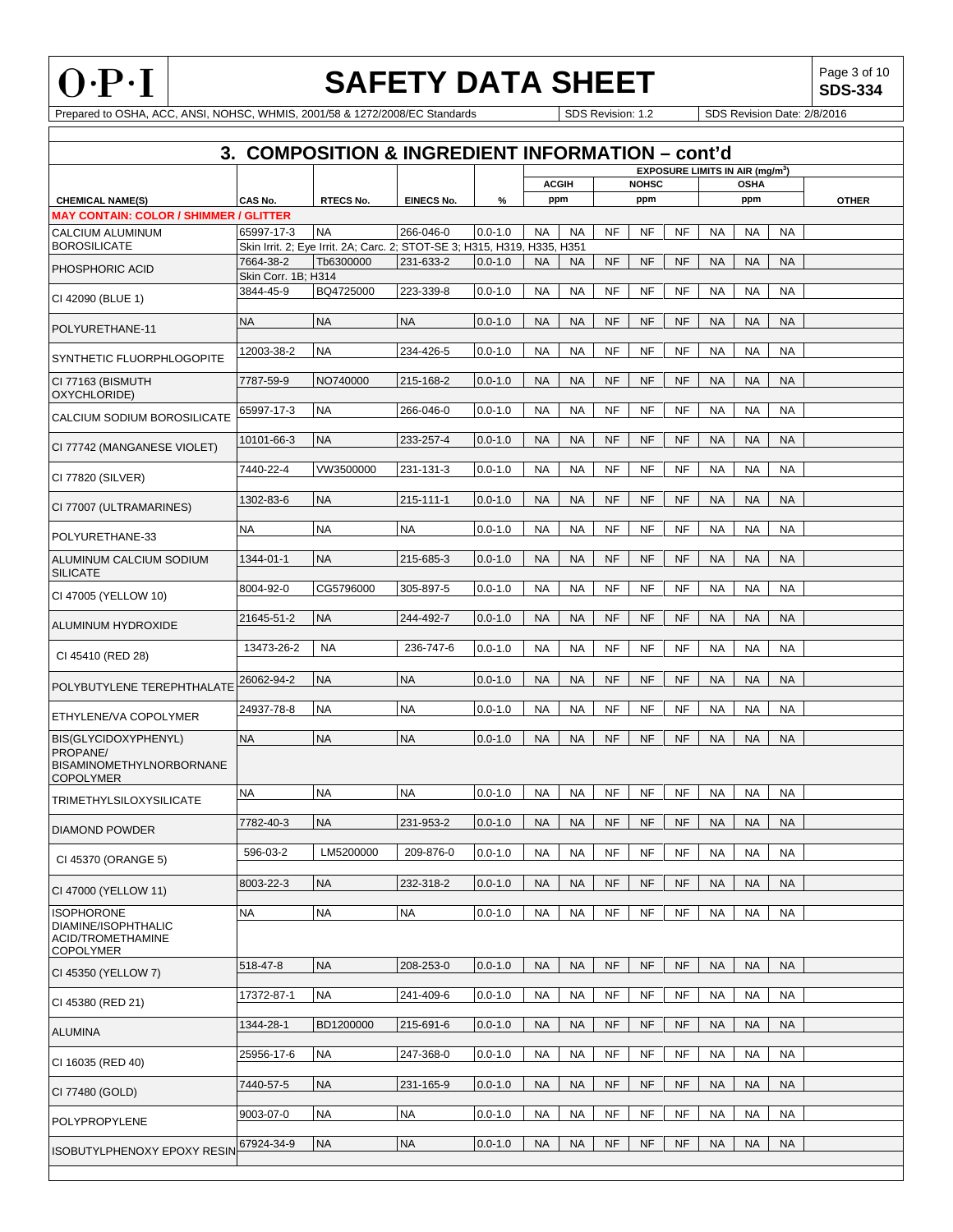

**SDS-334**

|                                                     |                                               |                | 3. COMPOSITION & INGREDIENT INFORMATION - cont'd                                                                                                                                                                        |                              |             |           |              |           |              |           |           |                                                  |           |                                                                                                                                                                                                                                                                                                                                                                                                                              |
|-----------------------------------------------------|-----------------------------------------------|----------------|-------------------------------------------------------------------------------------------------------------------------------------------------------------------------------------------------------------------------|------------------------------|-------------|-----------|--------------|-----------|--------------|-----------|-----------|--------------------------------------------------|-----------|------------------------------------------------------------------------------------------------------------------------------------------------------------------------------------------------------------------------------------------------------------------------------------------------------------------------------------------------------------------------------------------------------------------------------|
|                                                     |                                               |                |                                                                                                                                                                                                                         |                              |             |           |              |           |              |           |           | <b>EXPOSURE LIMITS IN AIR (mg/m<sup>3</sup>)</b> |           |                                                                                                                                                                                                                                                                                                                                                                                                                              |
|                                                     |                                               |                |                                                                                                                                                                                                                         |                              |             |           | <b>ACGIH</b> |           | <b>NOHSC</b> |           |           | <b>OSHA</b>                                      |           |                                                                                                                                                                                                                                                                                                                                                                                                                              |
|                                                     | <b>CHEMICAL NAME(S)</b>                       | CAS No.        | <b>RTECS No.</b>                                                                                                                                                                                                        | <b>EINECS No.</b>            | %           |           | ppm          |           | ppm          |           |           | ppm                                              |           | <b>OTHER</b>                                                                                                                                                                                                                                                                                                                                                                                                                 |
|                                                     | <b>MAY CONTAIN: COLOR / SHIMMER / GLITTER</b> |                |                                                                                                                                                                                                                         |                              |             |           |              |           |              |           |           |                                                  |           |                                                                                                                                                                                                                                                                                                                                                                                                                              |
|                                                     | CI 60730 (EXT. VIOLET 2)                      | 4430-18-6      | <b>NA</b>                                                                                                                                                                                                               | 224-618-7                    | $0.0 - 1.0$ | <b>NA</b> | NA           | <b>NF</b> | <b>NF</b>    | NF        | <b>NA</b> | NA                                               | <b>NA</b> |                                                                                                                                                                                                                                                                                                                                                                                                                              |
|                                                     | CI 77400 (COPPER POWDER)                      | 7440-50-8      | GL5325000                                                                                                                                                                                                               | 231-159-6                    | $0.0 - 1.0$ | <b>NA</b> | <b>NA</b>    | <b>NF</b> | <b>NF</b>    | <b>NF</b> | <b>NA</b> | <b>NA</b>                                        | <b>NA</b> |                                                                                                                                                                                                                                                                                                                                                                                                                              |
| YELLOW)                                             | CI 77492 (IRON OXIDES -                       | 51274-00-1     | NA                                                                                                                                                                                                                      | 257-098-5                    | $0.0 - 1.0$ | <b>NA</b> | NA           | <b>NF</b> | <b>NF</b>    | <b>NF</b> | <b>NA</b> | <b>NA</b>                                        | NA        |                                                                                                                                                                                                                                                                                                                                                                                                                              |
|                                                     | CI 261000 (RED 17)                            | 85-86-9        | QK4250000                                                                                                                                                                                                               | 201-638-4                    | $0.0 - 1.0$ | <b>NA</b> | <b>NA</b>    | <b>NF</b> | <b>NF</b>    | <b>NF</b> | <b>NA</b> | <b>NA</b>                                        | <b>NA</b> |                                                                                                                                                                                                                                                                                                                                                                                                                              |
|                                                     | <b>POLYETHYLENE</b>                           | 9002-88-4      | TQ3325000                                                                                                                                                                                                               | <b>NA</b>                    | $0.0 - 1.0$ | <b>NA</b> | <b>NA</b>    | NF        | NF           | NF        | <b>NA</b> | <b>NA</b>                                        | <b>NA</b> |                                                                                                                                                                                                                                                                                                                                                                                                                              |
| POLYMETHYL/PHENYLSILSESQUI<br><b>OXANE SILICATE</b> |                                               | <b>NA</b>      | <b>NA</b>                                                                                                                                                                                                               | <b>NA</b>                    | $0.0 - 1.0$ | <b>NA</b> | <b>NA</b>    | <b>NF</b> | <b>NF</b>    | <b>NF</b> | <b>NA</b> | <b>NA</b>                                        | <b>NA</b> |                                                                                                                                                                                                                                                                                                                                                                                                                              |
| <b>TALC</b>                                         |                                               | 14807-96-6     | WW2710000                                                                                                                                                                                                               | 238-877-9                    | $0.0 - 1.0$ | NA        | NA           | NF        | NF           | NF        | <b>NA</b> | NA                                               | <b>NA</b> |                                                                                                                                                                                                                                                                                                                                                                                                                              |
|                                                     | <b>IRON POWDER</b>                            | 7439-89-6      | <b>NA</b>                                                                                                                                                                                                               | 231-096-4                    | $0.0 - 1.0$ | <b>NA</b> | <b>NA</b>    | <b>NF</b> | <b>NF</b>    | <b>NF</b> | <b>NA</b> | <b>NA</b>                                        | <b>NA</b> |                                                                                                                                                                                                                                                                                                                                                                                                                              |
|                                                     | CI 75170 (GUANINE)                            | 73-40-5        | <b>NA</b><br>Skin Irrit. 2, Eye Irrit. 2, STOT SE 3; H315, H319, H335                                                                                                                                                   | 200-799-8                    | $0.0 - 1.0$ | <b>NA</b> | NA           | NF        | NF           | NF        | <b>NA</b> | <b>NA</b>                                        | <b>NA</b> |                                                                                                                                                                                                                                                                                                                                                                                                                              |
|                                                     | CI 75470 (CARMINE)                            | 1390-65-4      | FH8891000                                                                                                                                                                                                               | 215-724-4                    | $0.0 - 1.0$ | <b>NA</b> | <b>NA</b>    | <b>NF</b> | <b>NF</b>    | <b>NF</b> | <b>NA</b> | <b>NA</b>                                        | <b>NA</b> |                                                                                                                                                                                                                                                                                                                                                                                                                              |
|                                                     | CI 77288 (GREEN)                              | 1308-38-9      | GB6475000                                                                                                                                                                                                               | 215-160-9                    | $0.0 - 1.0$ | NA        | NA           | <b>NF</b> | <b>NF</b>    | <b>NF</b> | <b>NA</b> | <b>NA</b>                                        | <b>NA</b> |                                                                                                                                                                                                                                                                                                                                                                                                                              |
|                                                     | <b>PLATINUM POWDER</b>                        | 7440-06-4      | TP2160000                                                                                                                                                                                                               | 231-116-1                    | $0.0 - 1.0$ | <b>NA</b> | <b>NA</b>    | <b>NF</b> | <b>NF</b>    | <b>NF</b> | <b>NA</b> | <b>NA</b>                                        | <b>NA</b> |                                                                                                                                                                                                                                                                                                                                                                                                                              |
| CI 17200 (RED 33)                                   |                                               | 3567-66-6      | <b>NA</b>                                                                                                                                                                                                               | 222-656-9                    | $0.0 - 1.0$ | <b>NA</b> | <b>NA</b>    | NF        | NF           | NF        | <b>NA</b> | <b>NA</b>                                        | <b>NA</b> |                                                                                                                                                                                                                                                                                                                                                                                                                              |
|                                                     | CI 45350 (YELLOW 8)                           | 518-47-8       | <b>NA</b>                                                                                                                                                                                                               | 208-253-0                    | $0.0 - 1.0$ | <b>NA</b> | <b>NA</b>    | <b>NF</b> | <b>NF</b>    | <b>NF</b> | <b>NA</b> | <b>NA</b>                                        | <b>NA</b> |                                                                                                                                                                                                                                                                                                                                                                                                                              |
|                                                     | CI 15985 (YELLOW 6)                           | 2783-94-0      | ZF6680000                                                                                                                                                                                                               | 220-491-7                    | $0.0 - 1.0$ | <b>NA</b> | NA           | NF        | NF           | NF        | <b>NA</b> | <b>NA</b>                                        | <b>NA</b> |                                                                                                                                                                                                                                                                                                                                                                                                                              |
|                                                     | LUMINESCENT ZINC SULFIDE                      | 13-14-98-3     | <b>NA</b>                                                                                                                                                                                                               | 215-251-3                    | $0.0 - 1.0$ | <b>NA</b> | <b>NA</b>    | <b>NF</b> | <b>NF</b>    | <b>NF</b> | <b>NA</b> | <b>NA</b>                                        | <b>NA</b> |                                                                                                                                                                                                                                                                                                                                                                                                                              |
|                                                     | CI 12085 (RED 36)                             | 2814-77-9      | <b>NA</b>                                                                                                                                                                                                               | 220-562-2                    | $0.0 - 1.0$ | <b>NA</b> | NA           | <b>NF</b> | NF           | NF        | <b>NA</b> | <b>NA</b>                                        | <b>NA</b> |                                                                                                                                                                                                                                                                                                                                                                                                                              |
|                                                     | CI 45380 (RED 22)                             | 17372-87-1     | <b>NA</b>                                                                                                                                                                                                               | 241-409-6                    | $0.0 - 1.0$ | <b>NA</b> | <b>NA</b>    | <b>NF</b> | <b>NF</b>    | <b>NF</b> | <b>NA</b> | <b>NA</b>                                        | <b>NA</b> |                                                                                                                                                                                                                                                                                                                                                                                                                              |
|                                                     | CI 73360 (RED 30)                             | 2379-74-0      | VV8760000                                                                                                                                                                                                               | 310-127-6                    | $0.0 - 1.0$ | NA        | NA           | (2.5)     | NF           | NF        | 30        | NA                                               | NA        | <b>RESP FRAC</b>                                                                                                                                                                                                                                                                                                                                                                                                             |
| CI 77289                                            |                                               | 1308-14-1      | <b>NA</b>                                                                                                                                                                                                               | 215-158-8                    | $0.0 - 1.0$ | <b>NA</b> | <b>NA</b>    | <b>NF</b> | <b>NF</b>    | <b>NF</b> | <b>NA</b> | <b>NA</b>                                        | <b>NA</b> |                                                                                                                                                                                                                                                                                                                                                                                                                              |
|                                                     |                                               |                |                                                                                                                                                                                                                         | <b>4. FIRST AID MEASURES</b> |             |           |              |           |              |           |           |                                                  |           |                                                                                                                                                                                                                                                                                                                                                                                                                              |
| 4.1                                                 | First Aid:                                    |                |                                                                                                                                                                                                                         |                              |             |           |              |           |              |           |           |                                                  |           |                                                                                                                                                                                                                                                                                                                                                                                                                              |
|                                                     |                                               | Ingestion:     | swallowed.                                                                                                                                                                                                              |                              |             |           |              |           |              |           |           |                                                  |           | If ingested, do not induce vomiting. If product has been swallowed, drink plenty of water or milk<br>IMMEDIATELY. If the patient is vomiting, continue to offer water or milk. Never give water or milk to an<br>unconscious person. Contact the nearest Poison Control Center or local emergency number. Provide an<br>estimate of the time at which the material was ingested and the amount of the substance that was     |
|                                                     |                                               | Eyes:          | for at least 15 minutes. If irritation occurs, contact a physician.                                                                                                                                                     |                              |             |           |              |           |              |           |           |                                                  |           | Splashes are not likely; however, if product gets in the eyes, flush with copious amounts of lukewarm water                                                                                                                                                                                                                                                                                                                  |
|                                                     |                                               | Skin:          |                                                                                                                                                                                                                         |                              |             |           |              |           |              |           |           |                                                  |           | If irritation occurs and product is on the skin, rinse thoroughly with lukewarm water, followed by a thorough<br>washing of the affected area with soap and water. If irritation, redness or swelling persists, contact a                                                                                                                                                                                                    |
|                                                     |                                               | Inhalation:    | physician immediately.<br>Remove victim to fresh air at once.                                                                                                                                                           |                              |             |           |              |           |              |           |           |                                                  |           |                                                                                                                                                                                                                                                                                                                                                                                                                              |
| 4.2                                                 | Effects of Exposure:                          | Ingestion:     | depression.                                                                                                                                                                                                             |                              |             |           |              |           |              |           |           |                                                  |           | If product is swallowed, may cause nausea, vomiting and/or diarrhea and central nervous system                                                                                                                                                                                                                                                                                                                               |
|                                                     |                                               | Eyes:<br>Skin: | Irritating to the eyes. Symptoms of overexposure may include redness, itching, irritation and watering.<br>May be irritating to skin in some sensitive individuals, especially after prolonged and/or repeated contact. |                              |             |           |              |           |              |           |           |                                                  |           |                                                                                                                                                                                                                                                                                                                                                                                                                              |
|                                                     |                                               | Inhalation:    | nausea).                                                                                                                                                                                                                |                              |             |           |              |           |              |           |           |                                                  |           | Vapors of this product may be slightly irritating to the nose, throat and other tissues of the respiratory<br>system. Symptoms of overexposure can include coughing, wheezing, nasal congestion, and difficulty<br>breathing. Inhalation of vapors exceeding the levels listed in Section 3 (Composition and Ingredient<br>Information) can cause central nervous system depression (e.g., drowsiness, dizziness, headaches, |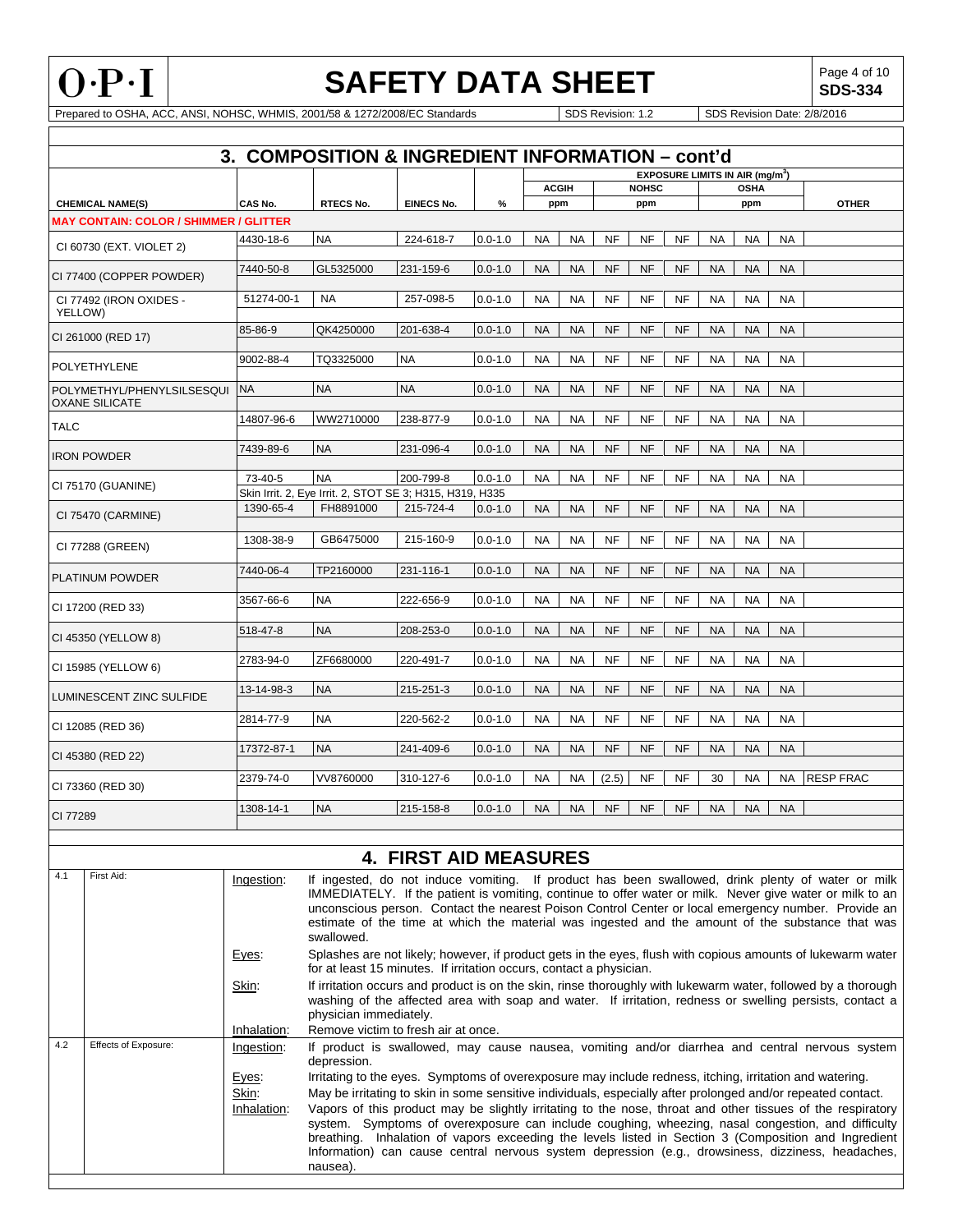

**SDS-334**

|            |                                           | 4. FIRST AID MEASURES - cont'd                                                                                                                                                                                                                                                                                                                                                                                                                                                                                                                                                                                                                                                                                                                                                                                                                                                                                                                                                                                                                                                                                                                                                                                                                      |                     |                             |  |   |  |  |  |
|------------|-------------------------------------------|-----------------------------------------------------------------------------------------------------------------------------------------------------------------------------------------------------------------------------------------------------------------------------------------------------------------------------------------------------------------------------------------------------------------------------------------------------------------------------------------------------------------------------------------------------------------------------------------------------------------------------------------------------------------------------------------------------------------------------------------------------------------------------------------------------------------------------------------------------------------------------------------------------------------------------------------------------------------------------------------------------------------------------------------------------------------------------------------------------------------------------------------------------------------------------------------------------------------------------------------------------|---------------------|-----------------------------|--|---|--|--|--|
| 4.3        | Symptoms of Overexposure:                 | Symptoms of skin overexposure in individuals may include redness, itching, and irritation of affected areas.                                                                                                                                                                                                                                                                                                                                                                                                                                                                                                                                                                                                                                                                                                                                                                                                                                                                                                                                                                                                                                                                                                                                        |                     |                             |  |   |  |  |  |
| 4.4        | Acute Health Effects:                     | Overexposure in eyes may cause redness, itching and watering.<br>Mild to moderate irritation to eyes and skin near affected areas. Additionally, high concentrations of vapors can cause                                                                                                                                                                                                                                                                                                                                                                                                                                                                                                                                                                                                                                                                                                                                                                                                                                                                                                                                                                                                                                                            |                     |                             |  |   |  |  |  |
|            |                                           | drowsiness, dizziness, headaches and nausea.                                                                                                                                                                                                                                                                                                                                                                                                                                                                                                                                                                                                                                                                                                                                                                                                                                                                                                                                                                                                                                                                                                                                                                                                        |                     |                             |  |   |  |  |  |
| 4.5<br>4.6 | Chronic Health Effects:<br>Target Organs: | None known.                                                                                                                                                                                                                                                                                                                                                                                                                                                                                                                                                                                                                                                                                                                                                                                                                                                                                                                                                                                                                                                                                                                                                                                                                                         |                     |                             |  |   |  |  |  |
| 4.7        | <b>Medical Conditions</b>                 | Eyes, Skin, Respiratory System.<br>Pre-existing dermatitis, other skin conditions, and disorders of the                                                                                                                                                                                                                                                                                                                                                                                                                                                                                                                                                                                                                                                                                                                                                                                                                                                                                                                                                                                                                                                                                                                                             |                     |                             |  |   |  |  |  |
|            | Aggravated by Exposure:                   | target organs (eyes, skin, and respiratory system).                                                                                                                                                                                                                                                                                                                                                                                                                                                                                                                                                                                                                                                                                                                                                                                                                                                                                                                                                                                                                                                                                                                                                                                                 | <b>HEALTH</b>       |                             |  | 1 |  |  |  |
|            |                                           |                                                                                                                                                                                                                                                                                                                                                                                                                                                                                                                                                                                                                                                                                                                                                                                                                                                                                                                                                                                                                                                                                                                                                                                                                                                     | <b>FLAMMABILITY</b> |                             |  | 3 |  |  |  |
|            |                                           |                                                                                                                                                                                                                                                                                                                                                                                                                                                                                                                                                                                                                                                                                                                                                                                                                                                                                                                                                                                                                                                                                                                                                                                                                                                     |                     | <b>PHYSICAL HAZARDS</b>     |  | 0 |  |  |  |
|            |                                           |                                                                                                                                                                                                                                                                                                                                                                                                                                                                                                                                                                                                                                                                                                                                                                                                                                                                                                                                                                                                                                                                                                                                                                                                                                                     |                     | <b>PROTECTIVE EQUIPMENT</b> |  | B |  |  |  |
|            |                                           |                                                                                                                                                                                                                                                                                                                                                                                                                                                                                                                                                                                                                                                                                                                                                                                                                                                                                                                                                                                                                                                                                                                                                                                                                                                     | <b>EYES</b>         | <b>SKIN</b>                 |  |   |  |  |  |
|            |                                           |                                                                                                                                                                                                                                                                                                                                                                                                                                                                                                                                                                                                                                                                                                                                                                                                                                                                                                                                                                                                                                                                                                                                                                                                                                                     |                     |                             |  |   |  |  |  |
|            |                                           | <b>5. FIREFIGHTING MEASURES</b>                                                                                                                                                                                                                                                                                                                                                                                                                                                                                                                                                                                                                                                                                                                                                                                                                                                                                                                                                                                                                                                                                                                                                                                                                     |                     |                             |  |   |  |  |  |
| 5.1        | Fire & Explosion Hazards:                 | DANGER! HIGHLY FLAMMABLE LIQUID AND VAPOR! Keep away from heat, lit cigarettes,<br>sparks & open flame. Keep container closed.                                                                                                                                                                                                                                                                                                                                                                                                                                                                                                                                                                                                                                                                                                                                                                                                                                                                                                                                                                                                                                                                                                                      |                     |                             |  |   |  |  |  |
| 5.2        | <b>Extinguishing Methods:</b>             | CO <sub>2</sub> , Halon (if permitted), Dry Chemical, Foam, as authorized.                                                                                                                                                                                                                                                                                                                                                                                                                                                                                                                                                                                                                                                                                                                                                                                                                                                                                                                                                                                                                                                                                                                                                                          |                     |                             |  |   |  |  |  |
| 5.3        | <b>Firefighting Procedures:</b>           | This product is a Class IB flammable liquid. When involved in a fire, this product will ignite readily<br>and decompose to produce carbon oxides. Vapors of this product are heavier than air and may<br>travel to a source of ignition and flash back to a leaking or open container.<br>First responders should wear eye protection. Structural firefighters must wear SCBAs and full<br>protective equipment. Use a water spray or fog to reduce or direct vapors. Water may not be<br>effective in actually extinguishing a fire involving this product.                                                                                                                                                                                                                                                                                                                                                                                                                                                                                                                                                                                                                                                                                        |                     |                             |  |   |  |  |  |
|            |                                           | HazChem Code: 3(Y)E<br>Hazard Identification Number: 33                                                                                                                                                                                                                                                                                                                                                                                                                                                                                                                                                                                                                                                                                                                                                                                                                                                                                                                                                                                                                                                                                                                                                                                             |                     |                             |  |   |  |  |  |
|            |                                           |                                                                                                                                                                                                                                                                                                                                                                                                                                                                                                                                                                                                                                                                                                                                                                                                                                                                                                                                                                                                                                                                                                                                                                                                                                                     |                     |                             |  |   |  |  |  |
|            |                                           | <b>6. ACCIDENTAL RELEASE MEASURES</b>                                                                                                                                                                                                                                                                                                                                                                                                                                                                                                                                                                                                                                                                                                                                                                                                                                                                                                                                                                                                                                                                                                                                                                                                               |                     |                             |  |   |  |  |  |
| 6.1        | Spills:                                   | Before cleaning any spill or leak, individuals involved in spill cleanup must wear appropriate Personal Protective<br>Equipment.<br>For small spills (e.g., < 1 gallon (3.8 L)) wear appropriate personal protective equipment (e.g., goggles, gloves).<br>Maximize ventilation (open doors and windows) and secure all sources of ignition. Remove spilled material with<br>absorbent material and place into appropriate closed container(s) for disposal. Dispose of properly in accordance with<br>local, state and federal regulations. Wash all affected areas and outside of container with plenty of warm water and<br>soap. Remove any contaminated clothing and wash thoroughly before reuse.<br>For large spills (e.g., $\geq 1$ gallon (3.8 L)), deny entry to all unprotected individuals. Dike and contain spill with inert<br>material (e.g., sand or earth). Use ONLY non-sparking tools for recovery and cleanup. Transfer liquid to containers for<br>recovery or disposal and solid diking material to separate containers for proper disposal. Remove contaminated clothing<br>promptly and wash affected skin areas with soap and water. Keep spills and cleaning runoffs out of municipal sewers<br>and open bodies of water. |                     |                             |  |   |  |  |  |
|            |                                           | 7. HANDLING & STORAGE INFORMATION                                                                                                                                                                                                                                                                                                                                                                                                                                                                                                                                                                                                                                                                                                                                                                                                                                                                                                                                                                                                                                                                                                                                                                                                                   |                     |                             |  |   |  |  |  |
| 7.1        | Work & Hygiene Practices:                 | Avoid prolonged contact with the product. Avoid breathing vapors of this product. Use in a well-ventilated location (e.g.,<br>local exhaust ventilation, fans). After use, wash hands and exposed skin with soap and water. Do not eat, drink or<br>smoke while handling product.                                                                                                                                                                                                                                                                                                                                                                                                                                                                                                                                                                                                                                                                                                                                                                                                                                                                                                                                                                   |                     |                             |  |   |  |  |  |
| 7.2        | Storage & Handling:                       | Keep this material away from heat, sparks and open flame. Open containers slowly on a stable surface. Keep container<br>closed tightly when not in use. Empty container may contain residual amounts of this product; therefore, empty<br>containers should be handled with care. Store containers in a cool, dry location, away from direct sunlight, other light<br>sources, or sources of intense heat. Store away from incompatible materials (See Section 10).                                                                                                                                                                                                                                                                                                                                                                                                                                                                                                                                                                                                                                                                                                                                                                                 |                     |                             |  |   |  |  |  |
| 7.3        | Special Precautions:                      | Open containers slowly on a stable surface. Keep container tightly closed when not in use. Empty containers may<br>contain residual amounts of this product; therefore, empty containers should be handled with care.                                                                                                                                                                                                                                                                                                                                                                                                                                                                                                                                                                                                                                                                                                                                                                                                                                                                                                                                                                                                                               |                     |                             |  |   |  |  |  |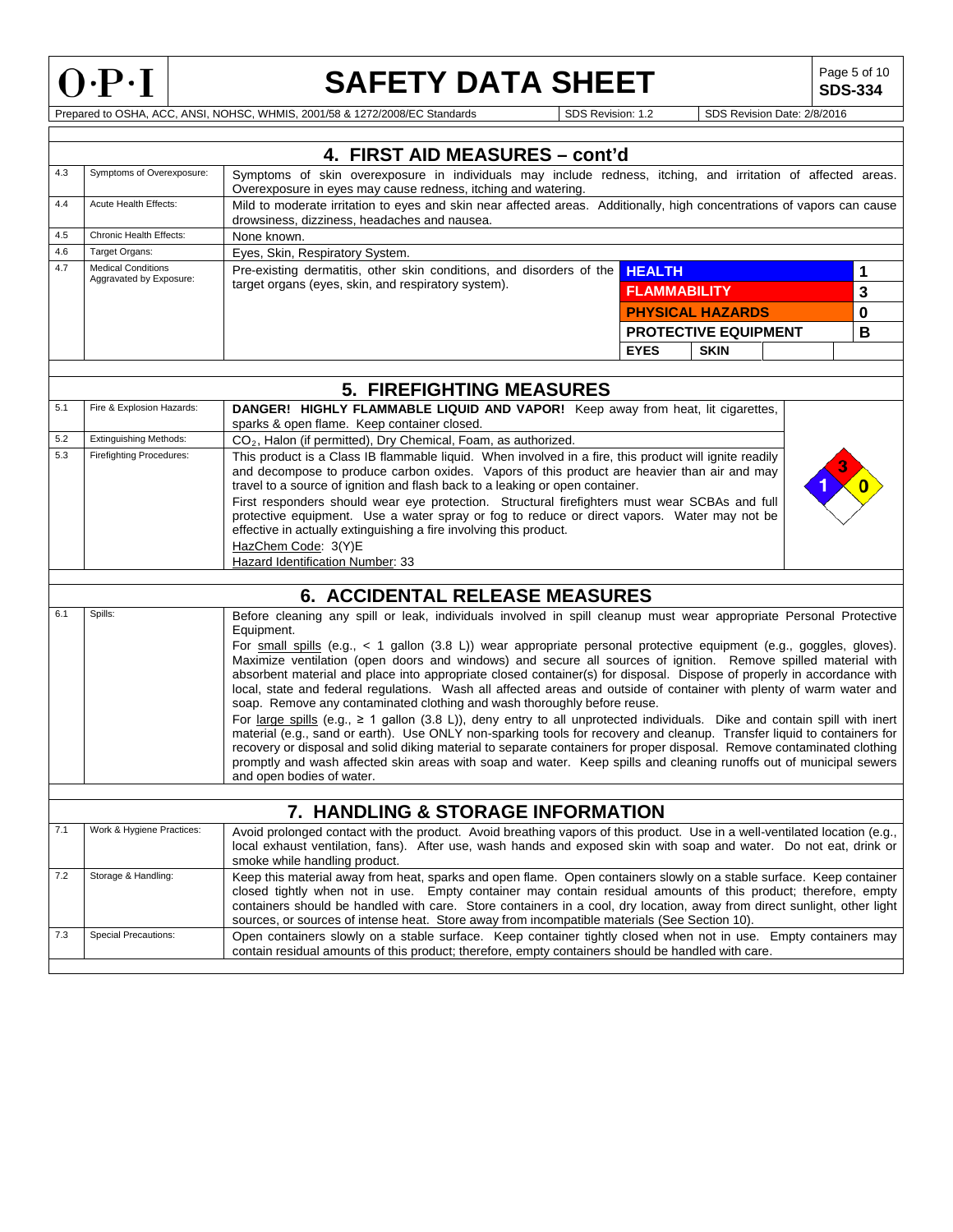

**SDS-334**

|      | 8. EXPOSURE CONTROLS & PERSONAL PROTECTION |                                                                                                                                                                                                                                                                                                                                                                                                                                 |                                                                                                                                                                                                                                                                                                                                   |                        |                   |                    |                        |            |                        |                        |                  |
|------|--------------------------------------------|---------------------------------------------------------------------------------------------------------------------------------------------------------------------------------------------------------------------------------------------------------------------------------------------------------------------------------------------------------------------------------------------------------------------------------|-----------------------------------------------------------------------------------------------------------------------------------------------------------------------------------------------------------------------------------------------------------------------------------------------------------------------------------|------------------------|-------------------|--------------------|------------------------|------------|------------------------|------------------------|------------------|
| 8.1  | <b>Exposure Limits:</b>                    |                                                                                                                                                                                                                                                                                                                                                                                                                                 |                                                                                                                                                                                                                                                                                                                                   | <b>ACGIH</b>           |                   | <b>NOHSC</b>       |                        |            | <b>OSHA</b>            |                        | <b>OTHER</b>     |
|      | ppm $(mg/m3)$                              | <b>CHEMICAL NAME(S)</b>                                                                                                                                                                                                                                                                                                                                                                                                         | <b>TLV</b>                                                                                                                                                                                                                                                                                                                        | <b>STEL</b>            | ES-<br><b>TWA</b> | ES-<br><b>STEL</b> | ES-<br><b>PEAK</b>     | <b>PEL</b> | <b>STEL</b>            | <b>IDLH</b>            |                  |
|      |                                            | ETHYL ACETATE                                                                                                                                                                                                                                                                                                                                                                                                                   | 400                                                                                                                                                                                                                                                                                                                               | 400                    | 200               | 400                | <b>NF</b>              | <b>NA</b>  | <b>NA</b>              | 2000                   | <b>400 TWA</b>   |
|      |                                            | <b>BUTYL ACETATE</b>                                                                                                                                                                                                                                                                                                                                                                                                            | 150                                                                                                                                                                                                                                                                                                                               | 200                    | 150               | 200                | <b>NF</b>              | 200        | 200                    | 1700                   | 100 NIOSH        |
|      |                                            | ISOPROPROPYL ALCOHOL                                                                                                                                                                                                                                                                                                                                                                                                            | 400                                                                                                                                                                                                                                                                                                                               | 500                    | 400               | 500                | <b>NF</b>              | 400        | 500                    | 2000                   | <b>400 TWA</b>   |
|      |                                            | <b>NITROCELLULOSE</b>                                                                                                                                                                                                                                                                                                                                                                                                           | 400                                                                                                                                                                                                                                                                                                                               | 400                    | 400               | 200                | <b>NF</b>              | <b>NA</b>  | <b>NA</b>              | 2000                   | <b>400 TWA</b>   |
|      |                                            | N-BUTYL ALCOHOL                                                                                                                                                                                                                                                                                                                                                                                                                 | <b>NA</b>                                                                                                                                                                                                                                                                                                                         | 50                     | 50                | 152                | 50                     | 100        | <b>NA</b>              | 1400                   |                  |
|      |                                            | ETHANOL (SB ALCOHOL 40-B)                                                                                                                                                                                                                                                                                                                                                                                                       | 1000                                                                                                                                                                                                                                                                                                                              | 1900                   | 1880              | <b>NF</b>          | <b>NF</b>              | 1000       | 1900                   | 3300                   |                  |
|      |                                            | <b>HEPTANE</b>                                                                                                                                                                                                                                                                                                                                                                                                                  | 400                                                                                                                                                                                                                                                                                                                               | 500                    | 400               | 1640               | <b>NF</b>              | 500        | <b>NA</b>              | 750                    |                  |
|      |                                            | <b>CAMPHOR</b><br><b>MICA</b>                                                                                                                                                                                                                                                                                                                                                                                                   | $\overline{2}$                                                                                                                                                                                                                                                                                                                    | $\overline{4}$         | 2                 | 12<br><b>NF</b>    | <b>NF</b><br><b>NF</b> | <b>NA</b>  | <b>NA</b><br><b>NA</b> | 200                    |                  |
|      |                                            | CI 77266 (BLACK 2)                                                                                                                                                                                                                                                                                                                                                                                                              | <b>NA</b><br>3.5                                                                                                                                                                                                                                                                                                                  | <b>NA</b><br><b>NA</b> | (2.5)<br>3        | <b>NF</b>          | <b>NF</b>              | 30<br>3.5  | <b>NA</b>              | <b>NA</b><br><b>NA</b> | <b>RESP FRAC</b> |
|      |                                            | CI 73360 (RED 30)                                                                                                                                                                                                                                                                                                                                                                                                               | <b>NA</b>                                                                                                                                                                                                                                                                                                                         | <b>NA</b>              | (2.5)             | <b>NF</b>          | <b>NF</b>              | 30         | <b>NA</b>              | <b>NA</b>              | <b>RESP FRAC</b> |
| 8.2  | Ventilation & Engineering<br>Controls:     | When working with large quantities of product, provide adequate ventilation (e.g., local exhaust ventilation, fans).<br>Ensure that an eyewash station, sink or washbasin is available in case of exposure to eyes.                                                                                                                                                                                                             |                                                                                                                                                                                                                                                                                                                                   |                        |                   |                    |                        |            |                        |                        |                  |
| 8.3  | <b>Respiratory Protection:</b>             | No special respiratory protection is required under typical circumstances of use or handling. In<br>instances where vapors or sprays of this product are generated, and respiratory protection is<br>needed, use only protection authorized by 29 CFR §1910.134, applicable U.S. State regulations, or<br>the Canadian CAS Standard Z94.4-93 and applicable standards of Canadian Provinces, EC<br>member States, or Australia. |                                                                                                                                                                                                                                                                                                                                   |                        |                   |                    |                        |            |                        |                        |                  |
| 8.4  | Eye Protection:                            | Wear protective eyewear (e.g., safety glasses with side-shield) at all times when handling this<br>product. Always use protective eyewear when cleaning spills or leaks. Contact lenses pose a<br>special hazard; soft lenses may absorb and concentrate irritants.                                                                                                                                                             |                                                                                                                                                                                                                                                                                                                                   |                        |                   |                    |                        |            |                        |                        | $\Theta$         |
| 8.5  | Hand Protection:                           |                                                                                                                                                                                                                                                                                                                                                                                                                                 | AVOID SKIN CONTACT DUE TO SENSITIZING POTENTIAL. If anticipated that prolonged &<br>repeated skin contact will occur during use of this product, wear latex or rubber gloves for routine<br>industrial use. If necessary, refer to U.S. OSHA 29 CFR §1910.138, the appropriate standards of<br>Canada, of the E.C. member states. |                        |                   |                    |                        |            |                        |                        |                  |
| 8.6  | <b>Body Protection:</b>                    | AVOID SKIN CONTACT DUE TO SENSITIZING POTENTIAL. However, no special body<br>protection is required under typical circumstances of use and handling. If necessary, refer to<br>appropriate standards of Canada, the E.C. member states, or U.S. OSHA.                                                                                                                                                                           |                                                                                                                                                                                                                                                                                                                                   |                        |                   |                    |                        |            |                        |                        |                  |
|      |                                            |                                                                                                                                                                                                                                                                                                                                                                                                                                 |                                                                                                                                                                                                                                                                                                                                   |                        |                   |                    |                        |            |                        |                        |                  |
|      |                                            | 9. PHYSICAL & CHEMICAL PROPERTIES                                                                                                                                                                                                                                                                                                                                                                                               |                                                                                                                                                                                                                                                                                                                                   |                        |                   |                    |                        |            |                        |                        |                  |
| 9.1  | Appearance:                                | Viscous liquid, various colors                                                                                                                                                                                                                                                                                                                                                                                                  |                                                                                                                                                                                                                                                                                                                                   |                        |                   |                    |                        |            |                        |                        |                  |
| 9.2  | Odor:                                      | Ester (fruity) odor                                                                                                                                                                                                                                                                                                                                                                                                             |                                                                                                                                                                                                                                                                                                                                   |                        |                   |                    |                        |            |                        |                        |                  |
| 9.3  | Odor Threshold:                            | <b>ND</b>                                                                                                                                                                                                                                                                                                                                                                                                                       |                                                                                                                                                                                                                                                                                                                                   |                        |                   |                    |                        |            |                        |                        |                  |
| 9.4  | pH:                                        | <b>NA</b>                                                                                                                                                                                                                                                                                                                                                                                                                       |                                                                                                                                                                                                                                                                                                                                   |                        |                   |                    |                        |            |                        |                        |                  |
| 9.5  | Melting Point/Freezing Point:              | <b>NA</b>                                                                                                                                                                                                                                                                                                                                                                                                                       |                                                                                                                                                                                                                                                                                                                                   |                        |                   |                    |                        |            |                        |                        |                  |
| 9.6  | Initial Boiling Point/Boiling<br>Range:    | <b>NA</b>                                                                                                                                                                                                                                                                                                                                                                                                                       |                                                                                                                                                                                                                                                                                                                                   |                        |                   |                    |                        |            |                        |                        |                  |
| 9.7  | Flashpoint:                                | - 4 °C (24.8 °F) estimated                                                                                                                                                                                                                                                                                                                                                                                                      |                                                                                                                                                                                                                                                                                                                                   |                        |                   |                    |                        |            |                        |                        |                  |
| 9.8  | Upper/Lower Flammability                   | <b>NA</b>                                                                                                                                                                                                                                                                                                                                                                                                                       |                                                                                                                                                                                                                                                                                                                                   |                        |                   |                    |                        |            |                        |                        |                  |
| 9.9  | Limits:<br>Vapor Pressure:                 | <b>NA</b>                                                                                                                                                                                                                                                                                                                                                                                                                       |                                                                                                                                                                                                                                                                                                                                   |                        |                   |                    |                        |            |                        |                        |                  |
| 9.10 | Vapor Density:                             | <b>ND</b>                                                                                                                                                                                                                                                                                                                                                                                                                       |                                                                                                                                                                                                                                                                                                                                   |                        |                   |                    |                        |            |                        |                        |                  |
| 9.11 | Relative Density:                          | <b>ND</b>                                                                                                                                                                                                                                                                                                                                                                                                                       |                                                                                                                                                                                                                                                                                                                                   |                        |                   |                    |                        |            |                        |                        |                  |
| 9.12 | Solubility:                                | Insoluble                                                                                                                                                                                                                                                                                                                                                                                                                       |                                                                                                                                                                                                                                                                                                                                   |                        |                   |                    |                        |            |                        |                        |                  |
| 9.13 | Partition Coefficient (log Pow):           | <b>ND</b>                                                                                                                                                                                                                                                                                                                                                                                                                       |                                                                                                                                                                                                                                                                                                                                   |                        |                   |                    |                        |            |                        |                        |                  |
| 9.14 | Autoignition Temperature:                  | <b>NA</b>                                                                                                                                                                                                                                                                                                                                                                                                                       |                                                                                                                                                                                                                                                                                                                                   |                        |                   |                    |                        |            |                        |                        |                  |
| 9.15 | Decomposition Temperature:                 | <b>ND</b>                                                                                                                                                                                                                                                                                                                                                                                                                       |                                                                                                                                                                                                                                                                                                                                   |                        |                   |                    |                        |            |                        |                        |                  |
| 9.16 | Viscosity:                                 | $1,000 - 3,000$ cPs                                                                                                                                                                                                                                                                                                                                                                                                             |                                                                                                                                                                                                                                                                                                                                   |                        |                   |                    |                        |            |                        |                        |                  |
| 9.17 | Other Information:                         | <b>NA</b>                                                                                                                                                                                                                                                                                                                                                                                                                       |                                                                                                                                                                                                                                                                                                                                   |                        |                   |                    |                        |            |                        |                        |                  |
|      |                                            |                                                                                                                                                                                                                                                                                                                                                                                                                                 |                                                                                                                                                                                                                                                                                                                                   |                        |                   |                    |                        |            |                        |                        |                  |
|      |                                            | <b>10. STABILITY &amp; REACTIVITY</b>                                                                                                                                                                                                                                                                                                                                                                                           |                                                                                                                                                                                                                                                                                                                                   |                        |                   |                    |                        |            |                        |                        |                  |
| 10.1 | Stability:                                 | Stable under ambient conditions when stored properly (See Section 7, Storage and Handling).                                                                                                                                                                                                                                                                                                                                     |                                                                                                                                                                                                                                                                                                                                   |                        |                   |                    |                        |            |                        |                        |                  |
| 10.2 | Hazardous Decomposition<br>Products:       | If exposed to extremely high temperatures, the products of thermal decomposition may include irritating vapors and<br>carbon oxide gases (e.g., CO, CO <sub>2</sub> ).                                                                                                                                                                                                                                                          |                                                                                                                                                                                                                                                                                                                                   |                        |                   |                    |                        |            |                        |                        |                  |
| 10.3 | Hazardous Polymerization:                  | May occur, if exposed to extremely high temperatures.                                                                                                                                                                                                                                                                                                                                                                           |                                                                                                                                                                                                                                                                                                                                   |                        |                   |                    |                        |            |                        |                        |                  |
| 10.4 | Conditions to Avoid:                       | High temperatures, direct sunlight, sources of heat and incompatible materials.                                                                                                                                                                                                                                                                                                                                                 |                                                                                                                                                                                                                                                                                                                                   |                        |                   |                    |                        |            |                        |                        |                  |
| 10.5 | Incompatible Substances:                   | This product is incompatible with strong oxidizers, (e.g., peroxides, superoxides), strong acids (e.g., hydrochloric or<br>muriatic acids), nitrates, or strong bases (e.g., Iye, potassium hydroxide).                                                                                                                                                                                                                         |                                                                                                                                                                                                                                                                                                                                   |                        |                   |                    |                        |            |                        |                        |                  |
|      |                                            |                                                                                                                                                                                                                                                                                                                                                                                                                                 |                                                                                                                                                                                                                                                                                                                                   |                        |                   |                    |                        |            |                        |                        |                  |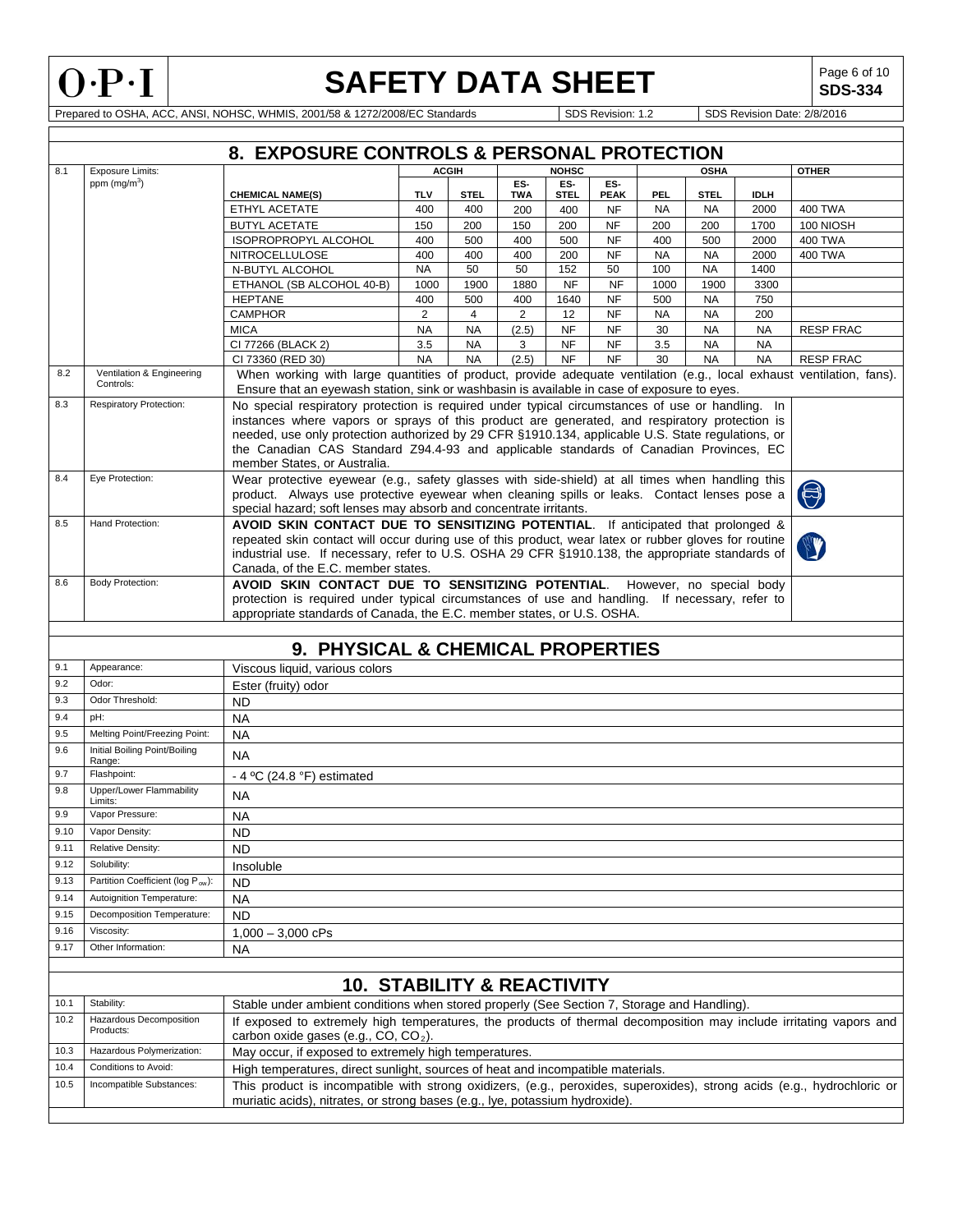

Г

# **SAFETY DATA SHEET**

**SDS-334**

|      |                                     | <b>11. TOXICOLOGICAL INFORMATION</b>                                                                                                                                                                                                                                                                                                                                                                                                                                                                                                                                                                                                                                                                                   |
|------|-------------------------------------|------------------------------------------------------------------------------------------------------------------------------------------------------------------------------------------------------------------------------------------------------------------------------------------------------------------------------------------------------------------------------------------------------------------------------------------------------------------------------------------------------------------------------------------------------------------------------------------------------------------------------------------------------------------------------------------------------------------------|
| 11.1 | Routes of Entry:                    | Inhalation:<br>Absorption:<br><b>YES</b><br><b>YES</b><br>Ingestion:<br><b>YES</b>                                                                                                                                                                                                                                                                                                                                                                                                                                                                                                                                                                                                                                     |
| 11.2 | <b>Toxicity Data:</b>               | This product has NOT been tested on animals to obtain toxicology data. Toxicology data, found in scientific literature, is<br>available for some of the components of the product and is presented below:<br>Ethyl Acetate: LD <sub>50</sub> (oral, rat) = 5,620 mg/kg; LD <sub>50</sub> (oral, mouse) = 4,100 mg/kg; LC <sub>50</sub> (inh-6h, rat) = 16,000 ppm                                                                                                                                                                                                                                                                                                                                                      |
| 11.3 | Acute Toxicity:                     | See Section 4.4                                                                                                                                                                                                                                                                                                                                                                                                                                                                                                                                                                                                                                                                                                        |
| 11.4 | Chronic Toxicity:                   | See Section 4.5                                                                                                                                                                                                                                                                                                                                                                                                                                                                                                                                                                                                                                                                                                        |
| 11.5 | Suspected Carcinogen:               | This product contains Ethyl Acetate and Isopropyl Alcohol, which are not carcinogenic to humans, but are listed as<br>Group 3 carcinogens by the IARC. This product contains CI77266 (Carbon Black), as a California listed carcinogen<br>(initial date 02/21/03, airborne, unbound particles of respirable size) and listed as an IARC Group 2B carcinogen.                                                                                                                                                                                                                                                                                                                                                           |
| 11.6 | Reproductive Toxicity:              | This product is not reported to cause reproductive toxicity in humans.                                                                                                                                                                                                                                                                                                                                                                                                                                                                                                                                                                                                                                                 |
|      | Mutagenicity:                       | This product is not reported to produce mutagenic effects in humans.                                                                                                                                                                                                                                                                                                                                                                                                                                                                                                                                                                                                                                                   |
|      | Embryotoxicity:                     | This product is not reported to produce embryotoxic effects in humans.                                                                                                                                                                                                                                                                                                                                                                                                                                                                                                                                                                                                                                                 |
|      | Teratogenicity:                     | This product is not reported to cause teratogenic effects in humans.                                                                                                                                                                                                                                                                                                                                                                                                                                                                                                                                                                                                                                                   |
|      | Reproductive Toxicity:              | This product is not reported to cause reproductive effects in humans.                                                                                                                                                                                                                                                                                                                                                                                                                                                                                                                                                                                                                                                  |
| 11.7 | Irritancy of Product:               | See Section 4.3                                                                                                                                                                                                                                                                                                                                                                                                                                                                                                                                                                                                                                                                                                        |
| 11.8 | <b>Biological Exposure Indices:</b> | <b>NE</b>                                                                                                                                                                                                                                                                                                                                                                                                                                                                                                                                                                                                                                                                                                              |
| 11.9 | Physician Recommendations:          | Treat symptomatically.                                                                                                                                                                                                                                                                                                                                                                                                                                                                                                                                                                                                                                                                                                 |
|      |                                     | <b>12. ECOLOGICAL INFORMATION</b>                                                                                                                                                                                                                                                                                                                                                                                                                                                                                                                                                                                                                                                                                      |
|      |                                     |                                                                                                                                                                                                                                                                                                                                                                                                                                                                                                                                                                                                                                                                                                                        |
| 12.1 | <b>Environmental Stability:</b>     | The components of this product will slowly degrade over time into a variety of organic compounds.<br>Specific<br>environmental data available for the components of this product are as follows:<br>Ethyl Acetate: $K_{\text{OC}} = 0.73$ . Water solubility: 64,000 mg/l. Bioconcentration Factor = 4-14. Bioconcentration is not<br>anticipated to be significant. This compound can be removed from contaminated environments from volatilization, and<br>biodegradation. This compound's half-life in water is 6.1 hours.                                                                                                                                                                                          |
|      |                                     | Butyl Acetate: K <sub>oc</sub> = 1.82. Water solubility: 120 parts H <sub>2</sub> O at 25 °C (77 °F). Bioconcentration Factor = 4-14.<br>Bioconcentration is not anticipated to be significant. This compound can be removed from contaminated environments<br>from volatilization, and biodegradation. This compound's half-life in water is 6.1 hours.<br><b>Isopropyl Alcohol:</b> Log $K_{\text{OW}} = 0.05$ -0.14. Isopropyl alcohol occurs naturally; it is generated during microbial degradation<br>of plant and animal wastes. When released on land or water, it is apt to volatilize and biodegrade. The estimated half-<br>life in water is 5.4 days. Isopropyl alcohol is not expected to bioconcentrate. |
| 12.2 | Effects on Plants & Animals:        | There are no specific data available for this product.                                                                                                                                                                                                                                                                                                                                                                                                                                                                                                                                                                                                                                                                 |
| 12.3 | Effects on Aquatic Life:            | There are no specific data available for this product; however, very large releases of this product may be harmful or fatal<br>to overexposed aquatic life.                                                                                                                                                                                                                                                                                                                                                                                                                                                                                                                                                            |
|      |                                     | 13. DISPOSAL CONSIDERATIONS                                                                                                                                                                                                                                                                                                                                                                                                                                                                                                                                                                                                                                                                                            |
| 13.1 | Waste Disposal:                     | Waste disposal must be in accordance with appropriate Federal, state, and local regulations.                                                                                                                                                                                                                                                                                                                                                                                                                                                                                                                                                                                                                           |
| 13.2 | <b>Special Considerations:</b>      | U.S. EPA Waste Number: D001 (characteristic - ignitable)                                                                                                                                                                                                                                                                                                                                                                                                                                                                                                                                                                                                                                                               |
|      |                                     |                                                                                                                                                                                                                                                                                                                                                                                                                                                                                                                                                                                                                                                                                                                        |
|      |                                     | <b>14. TRANSPORTATION INFORMATION</b>                                                                                                                                                                                                                                                                                                                                                                                                                                                                                                                                                                                                                                                                                  |
|      |                                     | The basic description (ID Number, proper shipping name, hazard class & division, packing group) is shown for each mode of transportation. Additional descriptive information<br>may be required by 49 CFR, IATA/ICAO, IMDG and the CTDGR.                                                                                                                                                                                                                                                                                                                                                                                                                                                                              |
|      | 14.1 49 CFR (GND):                  | UN1263, PAINT, 3, II, LTD QTY (IP VOL ≤ 1.0 L) or                                                                                                                                                                                                                                                                                                                                                                                                                                                                                                                                                                                                                                                                      |
|      |                                     | CONSUMER COMMODITY, ORM-D - until 01/01/2021                                                                                                                                                                                                                                                                                                                                                                                                                                                                                                                                                                                                                                                                           |
| 14.2 | IATA (AIR):                         | ID8000, CONSUMER COMMODITY, 9 (IP VOL ≤ 0.5 L)                                                                                                                                                                                                                                                                                                                                                                                                                                                                                                                                                                                                                                                                         |
|      |                                     | UN1263, PAINT, 3, II (IP VOL ≤ 1.0 L)                                                                                                                                                                                                                                                                                                                                                                                                                                                                                                                                                                                                                                                                                  |
| 14.3 | IMDG (OCN):                         | UN1263, PAINT, 3, II, LTD QTY (IP VOL ≤ 1.0 L)<br><b>CAMBRE LIP</b>                                                                                                                                                                                                                                                                                                                                                                                                                                                                                                                                                                                                                                                    |
| 14.4 | TDGR (Canadian GND):                | UN1263, PAINT, 3, II, LTD QTY (IP VOL ≤ 1.0 L); or<br>"LIMITED QUANTITY" or "QUANTITÉ LIMITÉE" or "LTD QTY" or "QUANT LTÉE" (≤ 1.0 L)                                                                                                                                                                                                                                                                                                                                                                                                                                                                                                                                                                                  |
| 14.5 | ADR/RID (EU):                       | UN1263, PAINT, 3, II, LTD QTY (IP VOL ≤ 1.0 L)                                                                                                                                                                                                                                                                                                                                                                                                                                                                                                                                                                                                                                                                         |
| 14.6 | SCT (MEXICO):                       | UN1263, PINTURA, 3, II, CANTIDAD LIMITADA (IP VOL ≤ 1.0 L)                                                                                                                                                                                                                                                                                                                                                                                                                                                                                                                                                                                                                                                             |
| 14.7 | ADGR (AUS):                         | UN1263, PAINT, 3, II, LTD QTY (IP VOL ≤ 1.0 L)                                                                                                                                                                                                                                                                                                                                                                                                                                                                                                                                                                                                                                                                         |
|      |                                     | * This product may also be shipped as an Excepted Quantity (Inner Package Volume ≤ 30 mL, Total Quantity ≤ 500 mL per Outer Package)                                                                                                                                                                                                                                                                                                                                                                                                                                                                                                                                                                                   |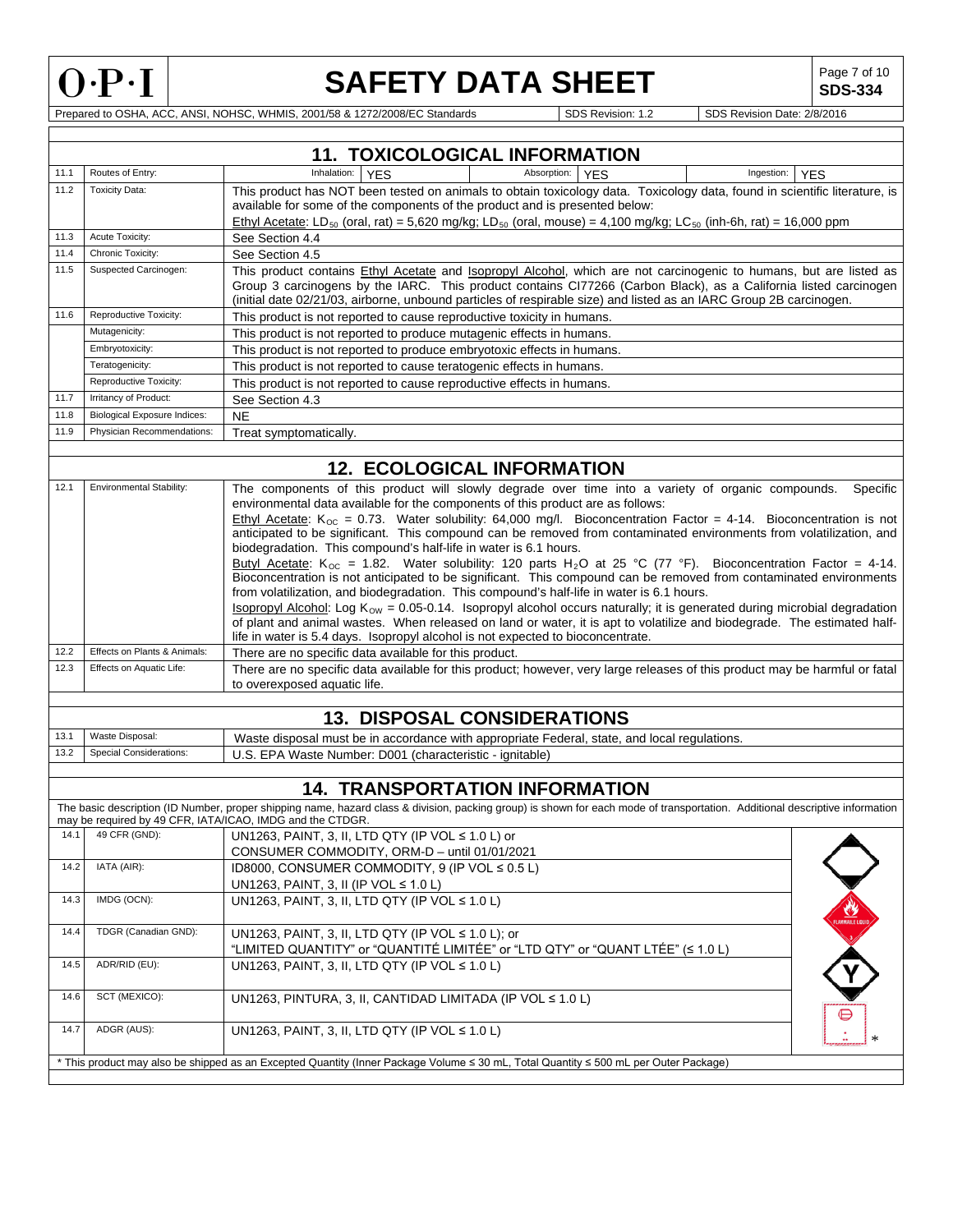

# **SAFETY DATA SHEET**<br>1/5B & 1272/2008/EC Standards<br>1/5DS Revision: 1.2 SDS Revision Date: 2/8/2016

**SDS-334**

|      |                                               | <b>15. REGULATORY INFORMATION</b>                                                                                                                                                                                                                                                                                                                                                                                                                                                                                                                                                                                                                                                                                                                                                                                                                                                                                                                                                                                                                                                                                                                                                                                                                                                                                                                                                                                                                                                                                               |
|------|-----------------------------------------------|---------------------------------------------------------------------------------------------------------------------------------------------------------------------------------------------------------------------------------------------------------------------------------------------------------------------------------------------------------------------------------------------------------------------------------------------------------------------------------------------------------------------------------------------------------------------------------------------------------------------------------------------------------------------------------------------------------------------------------------------------------------------------------------------------------------------------------------------------------------------------------------------------------------------------------------------------------------------------------------------------------------------------------------------------------------------------------------------------------------------------------------------------------------------------------------------------------------------------------------------------------------------------------------------------------------------------------------------------------------------------------------------------------------------------------------------------------------------------------------------------------------------------------|
| 15.1 | <b>SARA Reporting</b><br>Requirements:        | This product contains Isopropanol, a substance subject to SARA Title III, Section 313 reporting requirements. This<br>product contains Ethyl Acetate, a substance that is subject to SARA Title III, Section 304 reporting.                                                                                                                                                                                                                                                                                                                                                                                                                                                                                                                                                                                                                                                                                                                                                                                                                                                                                                                                                                                                                                                                                                                                                                                                                                                                                                     |
| 15.2 | <b>SARA Threshold Planning</b><br>Quantity:   | There are no specific Threshold Planning Quantities for the components of this product.                                                                                                                                                                                                                                                                                                                                                                                                                                                                                                                                                                                                                                                                                                                                                                                                                                                                                                                                                                                                                                                                                                                                                                                                                                                                                                                                                                                                                                         |
| 15.3 | <b>TSCA Inventory Status:</b>                 | The components of this product are listed on the TSCA Inventory.                                                                                                                                                                                                                                                                                                                                                                                                                                                                                                                                                                                                                                                                                                                                                                                                                                                                                                                                                                                                                                                                                                                                                                                                                                                                                                                                                                                                                                                                |
| 15.4 | <b>CERCLA Reportable Quantity</b><br>$(RQ)$ : | Ethyl Acetate: 2,270 kg (5,000 lbs); Butyl Acetate: 2,270 kg (5,000 lbs)                                                                                                                                                                                                                                                                                                                                                                                                                                                                                                                                                                                                                                                                                                                                                                                                                                                                                                                                                                                                                                                                                                                                                                                                                                                                                                                                                                                                                                                        |
| 15.5 | Other Federal Requirements:                   | This product complies with the appropriate sections of the Food and Drug Administration's 21 CFR subchapter G<br>(Cosmetics).                                                                                                                                                                                                                                                                                                                                                                                                                                                                                                                                                                                                                                                                                                                                                                                                                                                                                                                                                                                                                                                                                                                                                                                                                                                                                                                                                                                                   |
| 15.6 | Other Canadian Regulations:                   | This product has been classified according to the hazard criteria of the CPR and the Safety Data<br>Sheet contains all of the information required by the CPR. The components of this product are<br>listed on the DSL/NDSL. None of the components of this product are listed on the Priorities<br>Substances List. WHMIS B2, D2B (Flammable Liquid, Other Toxic Effects)                                                                                                                                                                                                                                                                                                                                                                                                                                                                                                                                                                                                                                                                                                                                                                                                                                                                                                                                                                                                                                                                                                                                                      |
| 15.7 | State Regulatory Information:                 | Butyl Acetate is found on the following state criteria lists: California OSHA Hazardous Substances List (CA), Delaware<br>Air Quality Management List (DE), Massachusetts Hazardous Substances List (MA), New Jersey Right-to-Know List<br>(NJ), New York List of Hazardous Substances (NY), Pennsylvania Right-to-Know List (PA), and Washington Permissible<br>Exposures List for Air Contaminants (WA), Wisconsin Hazardous Substances List (WI).<br>Ethyl Acetate is found on the following state criteria lists: CA, DE, MA, MN, NJ, NY, PA, and WA.<br>Isopropanol is found on the following state criteria lists: CA, MA, MN, NJ, PA, and WA.<br>Nitrocellulose is found on the following state criteria lists: DE, MA, and PA.<br>Heptane is found on the following state criteria list: FL, MA, MN, PA and WA.<br>Camphor is found on the following state criteria list: FL, MA, MN, PA and WA.<br>No other ingredients in this product, present in a concentration of 1.0% or greater, are listed on any of the following state<br>criteria lists: California Proposition 65 (CA65), Delaware Air Quality Management List (DE), Florida Toxic Substances<br>List (FL), Massachusetts Hazardous Substances List (MA), Michigan Critical Substances List (MI), Minnesota Hazardous<br>Substances List (MN), New Jersey Right-to-Know List (NJ), New York Hazardous Substances List (NY), Pennsylvania<br>Right-to-Know List (PA), Washington Permissible Exposures List (WA), Wisconsin Hazardous Substances List (WI). |
| 15.8 | Other Requirements:                           | The primary components of this product are listed in Annex I of EU Directive 67/548/EEC:<br>Ethyl Acetate: Flammable (F). Risk Phrases (R): 11-36/37/38 - Highly flammable. Irritating to eyes,<br>respiratory system and skin. Safety Phrases (S): 2-16-23-29-33 – Keep out of the reach of children.<br>Keep away from sources of ignition - No smoking. Do not breathe gas, fumes, vapor or spray. Do<br>not empty into drains. Take precautionary measures against static discharges.<br>Butyl Acetate: Flammable (F). Risk Phrases (R): Flammable. Safety Phrases (S): 9-16-33 - Keep<br>container in a well-ventilated place. Keep away from sources of ignition - No smoking. Take<br>precautionary measures against static discharges.<br>Isopropanol: Flammable (F). Risk Phrases (R): 11-36/37 - Highly flammable. Irritating to eyes and<br>respiratory system. Safety Phrases (S): 2-7-16-24/25/26 - Keep out of the reach of children. Keep<br>container tightly closed. Avoid contact with skin and eyes. In case of contact with eyes, rinse<br>immediately with plenty of water and seek medical advice.                                                                                                                                                                                                                                                                                                                                                                                                        |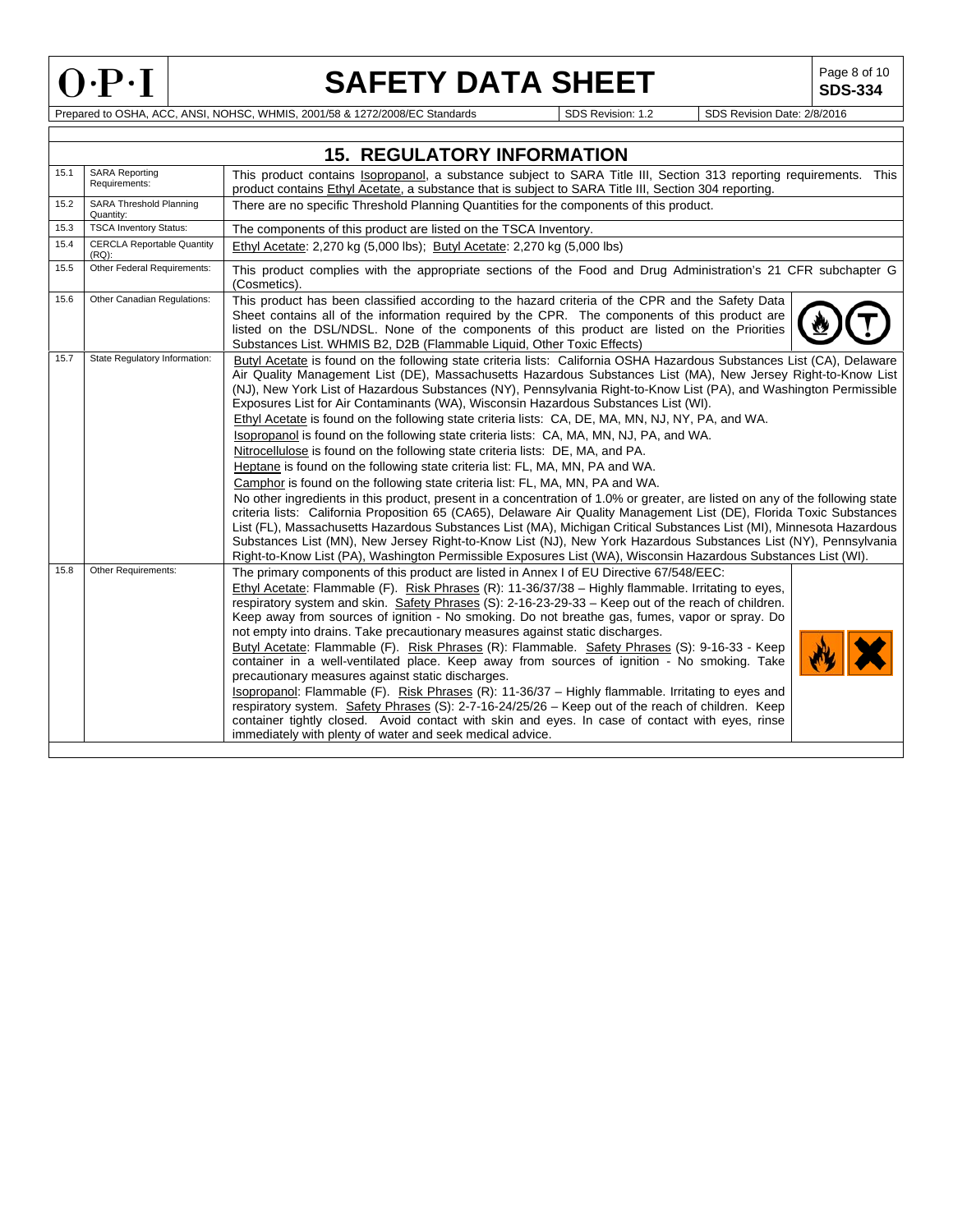

**SDS-334**

|      |                      | 16.  OTHER INFORMATION                                                                                                                                     |                                                                                                                                                                                                                                                                                                                                                                                                                                                                                                                                                                                                                                                                                                                                                                                                                                                                             |
|------|----------------------|------------------------------------------------------------------------------------------------------------------------------------------------------------|-----------------------------------------------------------------------------------------------------------------------------------------------------------------------------------------------------------------------------------------------------------------------------------------------------------------------------------------------------------------------------------------------------------------------------------------------------------------------------------------------------------------------------------------------------------------------------------------------------------------------------------------------------------------------------------------------------------------------------------------------------------------------------------------------------------------------------------------------------------------------------|
| 16.1 | Other Information:   | SERIOUS EYE IRRITATION.<br><b>CHILDREN.</b>                                                                                                                | DANGER! HIGHLY FLAMMABLE LIQUID AND VAPOR. MAY CAUSE AN ALLERGIC SKIN REACTION, CAUSES<br>MAY CAUSE RESPIRATORY IRRITATION. MAY CAUSE DROWSINESS OR<br><b>DIZZINESS.</b> Keep away from heat/sparks/open flame/hot surfaces – No Smoking. Keep container tightly closed. Take<br>precautionary measures against static discharge. Avoid breathing fume/mist/vapors/spray. Wash exposed skin areas<br>thoroughly with soap and water after handling. Avoid eye contact. Wear protective gloves/eye protection/face<br>protection. IF ON SKIN: Wash with soap and water. IF IN EYES: Rinse continuously with water for several minutes.<br>Remove contact lenses if present and easy to do – continue rinsing. If skin irritation or a rash occurs – Get medical<br>advice/attention. Store in a well-ventilated place. Keep cool. Use only as directed. KEEP OUT OF REACH OF |
| 16.2 | Terms & Definitions: | See last page of this Safety Data Sheet.                                                                                                                   |                                                                                                                                                                                                                                                                                                                                                                                                                                                                                                                                                                                                                                                                                                                                                                                                                                                                             |
| 16.3 | Disclaimer:          |                                                                                                                                                            | This Safety Data Sheet is offered pursuant to OSHA's Hazard Communication Standard, 29 CFR §1910.1200. Other<br>government regulations must be reviewed for applicability to this product. To the best of ShipMate's & OPI's knowledge,<br>the information contained herein is reliable and accurate as of this date; however, accuracy, suitability or completeness<br>is not guaranteed and no warranties of any type, either expressed or implied, are provided. The information contained<br>herein relates only to the specific product(s). If this product(s) is combined with other materials, all component<br>properties must be considered. Data may be changed from time to time. Be sure to consult the latest edition.                                                                                                                                         |
| 16.4 | Prepared for:        | <b>OPI Products, Inc.</b><br>13034 Saticoy Street<br>No. Hollywood, CA 91605 USA<br>Tel: +1 (818) 759-2400<br>Fax: +1 (818) 759-5776<br>http://www.opi.com | $\left( \cdot \right)$ .                                                                                                                                                                                                                                                                                                                                                                                                                                                                                                                                                                                                                                                                                                                                                                                                                                                    |
| 16.5 | Prepared by:         | ShipMate, Inc.<br>P.O. Box 787<br>Sisters, Oregon 97759-0787 USA<br>Tel: +1 (310) 370-3600<br>Fax: +1 (310) 370-5700<br>http://www.shipmate.com            | <b>Jangerous Goods</b><br>Training & Consulting                                                                                                                                                                                                                                                                                                                                                                                                                                                                                                                                                                                                                                                                                                                                                                                                                             |